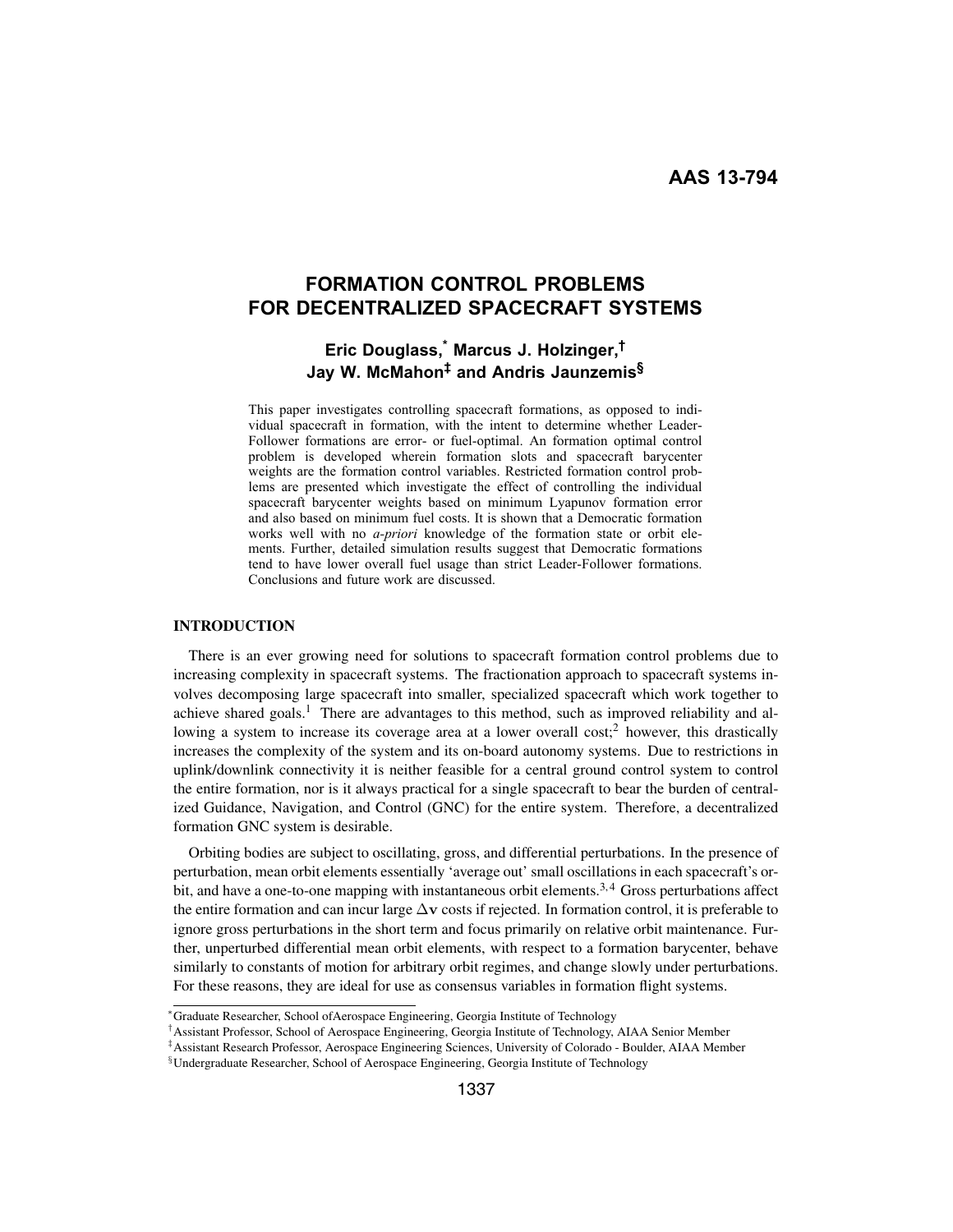Current formation control formulations typically assume a Leader/Follower (L/F) architecture.<sup>5, 6</sup> This architecture is advantageous because it reduces the formation control problem to a tracking problem where each follower spacecraft has an error directly relative to the leader. The issue with this architecture is that it defines the leader spacecraft as having zero error and therefore uses no fuel, which may or may not be desired. A way of mitigating this problem is to switch the leadership designations between spacecraft in the formation to balance fuel.<sup>7</sup> However, it is possible that Leader/Follower formations are not the ideal solution for optimizing fuel balancing, or for minimizing fuel usage of the formation as a whole. This paper investigates formation design and control to identify minimum  $\Delta v$  formations.

Previous works by the authors have outlined methods for defining a weighted formation barycenter for the spacecraft formation. It has been shown that by using differential mean orbit elements as consensus variables, even with intermittent communication links between each spacecraft in a formation, the system is able to reach consensus on formation state estimates.<sup>8</sup> It has also been shown that with this system definition, the spacecraft can be controlled in continuous time to eliminate their state error in the presence of navigation error.9 Further building on decentralized mean orbit element formulation, sufficient conditions for formation stability in the presence of uncoordinated impulsive maneuvers have been shown to exist.<sup>10</sup>

With the groundwork of individual spacecraft formation control slots and trajectory maintenance in place, it is possible to look at problems involving the formation as a whole. A formation definition which conveniently separates the formation control problem from the individual spacecraft control problem is needed, which will allow the formation control problem framework to be applied to any spacecraft formation. Formation control is different from individual spacecraft control. The spacecraft may have arbitrary control policies, and the formation control definition still needs to be able to manage these. Using this definition, questions about what formations are best for the spacecraft system as a whole can be investigated.

The main contributions of this paper are to 1) develop a dynamical system definition for a general spacecraft formation that uses differential mean orbit elements and allows for varying spacecraft weights; 2) propose an optimal formation control problem for controlling individual spacecraft weights and mean orbit element formation slots, 3) find a minimum formation Lyapunov error formation design, and, finally, 4) to find a minimum  $\Delta v$  feedback formation controller for formation weights.

This paper begins by reviewing necessary concepts developed in previous works. Next, a full nonlinear optimal formation control problem is be presented. Due to the complexity of the optimal formation control problem, more restricted formation control problems are proposed and addressed. These include a formulation for a minimum formation Lyapunov error weighting scheme as well as a minimum  $\Delta v$  feedback formation controller for weights. A simulation is developed and several test cases for different control laws are presented and compared to evaluate the efficacy of the minimum  $\Delta v$  feedback formation controller. Lastly, conclusions and future work is discussed.

#### PREVIOUS DISTRIBUTED FORMATION FLIGHT WORK

To provide context for the contributions of this paper, definitions from previous works by Holzinger & McMahon8, 10 which describe the distributed spacecraft formation must be introduced. This paper uses the classical orbital elements,  $a, e, i, \Omega, \omega$ , and M.

## Definition 1. *Weighted Formation Barycenter<sup>8</sup>*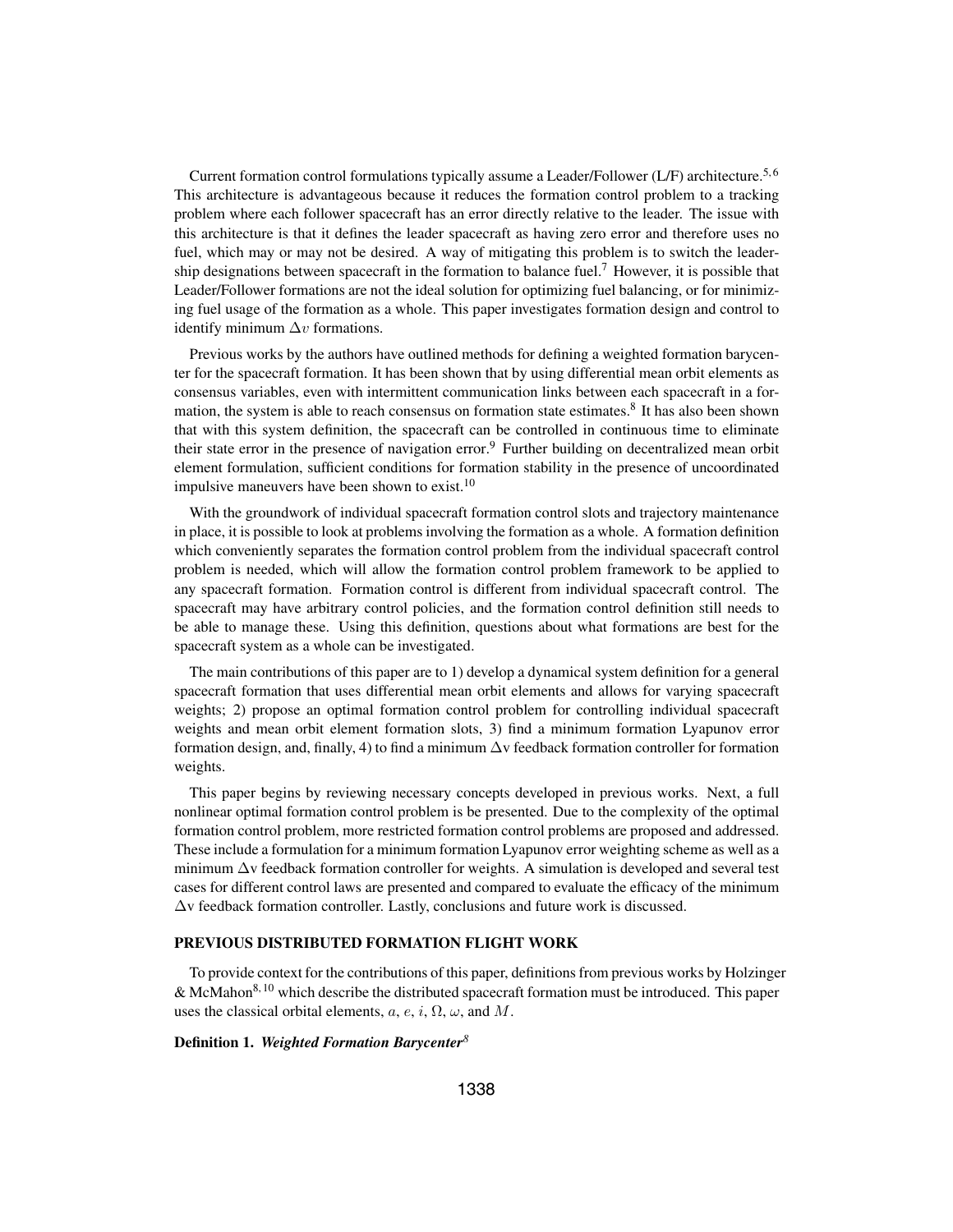The formation mean orbit element barycenter  $\bar{\mathbf{\alpha}}_k^b$  at time  $t_k$  given weights  $w_k^i$  and reference  $\mathbf{f}_k$  *formatial mean orbit elements*  $\delta \bar{\mathbf{\alpha}}_k^i$  is defined as  $d$ *ifferential mean orbit elements*  $\delta \bar{\mathbf{e}}_{r,k}^i$  *is defined as* 

$$
\bar{\mathbf{\alpha}}_k^b = \sum_{i=1}^{N_f} w_k^i \bar{\mathbf{\alpha}}_k^{b,i} = \sum_{i=1}^{N_f} w_k^i (\bar{\mathbf{\alpha}}_k^i - \delta \bar{\mathbf{\alpha}}_{r,k}^i)
$$
(1)

where the weights  $w_k^i \in \mathbb{R}$  are such that  $0 \le w_k^i \le 1$ ,  $i = 1, ..., N_f$ , and  $w_k^1 + \cdots + w_k^{N_f} = 1$ .

The weighted formation barycenter is the weighted average of each spacecraft's calculated barycenter,  $\bar{\mathbf{\alpha}}_k^{b,i}$ . The calculated barycenter is each individual spacecraft's mean orbit elements offset by its<br>differential mean orbit element reference offset (or formation 'slot').  $\delta \bar{\mathbf{\alpha}}^i$ differential mean orbit element reference offset (or formation 'slot'),  $\delta \bar{\mathbf{\omega}}_{r,k}^i$ .

## Definition 2. *Formation Slot<sup>8</sup>*

*A formation slot is defined by a spacecraft's choice of*  $\delta \bar{\mathbf{e}}_{r,k}^i$ . The only constraints placed on  $\hat{\mathbf{e}}_k$  is that the decay of denotes a decay of a space of  $\hat{\mathbf{e}}_k$  is that the decay of decay of a spa  $\delta \bar{\mathbf{\alpha}}_{r,k}^i$  is that they be well defined on the orbit element space (e.g., differential mean eccentricity  $\bar{e}_k^i$  $such$  that  $0 \leq \bar{e}_k^b + \delta \bar{e}_k^i < 1$ ) and satisfy user-defined constraints, such as collision avoidance and *other operational needs.*

## Definition 3. *Relative Formation<sup>8</sup>*

*A spacecraft formation is said to be a relative formation when each spacecraft is aware of all other formation spacecraft (i.e. given a set of formation spacecraft*  $F$ *, the size of*  $F$ *, N<sub>f</sub>*, *is known*, and a specific spacecraft is associated with each  $i \in \mathcal{F}$ ), their respective current mean orbit elements  $\bar{\mathbf{e}}_k^i$ , and barycenter weightings  $w_k^i$ . Further, each spacecraft must know its own differential<br>mean orbit element formation slot  $\delta \bar{\mathbf{e}}^i$ .  $\vec{r}_{m}$  *mean orbit element formation slot*  $\delta \bar{\mathbf{\Phi}}_{r,k}^{i}$ .

The value of the differential mean orbit elements is given by

$$
\delta \bar{\mathbf{\alpha}}_k^i = \bar{\mathbf{\alpha}}_k^i - \bar{\mathbf{\alpha}}_k^b \tag{2}
$$

which can then be used to define the instantaneous differential mean orbit element error:

$$
\delta \bar{\mathbf{e}}_k^i = \bar{\mathbf{\omega}}_k^i - \bar{\mathbf{\omega}}_{r,k}^i
$$
 (3)

When  $\delta \bar{\mathbf{e}}_k^i \to 0 \ \forall i \in \mathcal{F}$ , the formation has zero error. With the definitions pertaining to the spacecraft formation in place. Definitions I emmas, and Corollaries persessary to describe formation stability formation in place, Definitions, Lemmas, and Corollaries necessary to describe formation stability can be introduced. Often the time subscript  $(\cdot)_k$  is dropped as a matter of convenience and should be considered to be implicit. To begin the stability relations, the Lyapunov function used to measure stability must be introduced.

#### Definition 4. *Formation Error Lyapunov Function<sup>10</sup>*

*The formation error Lyapunov function is defined as*

$$
V = \frac{1}{2} \sum_{i \in \mathcal{F}} (\delta \mathbf{\bar{e}}^i \cdot \delta \mathbf{\bar{e}}^i)
$$
 (4)

The mean orbit element state error for each spacecraft  $i$  in the formation  $F$  is weighted equally. *Note the definition of V in* (4) *is such that*  $V \geq 0 \ \ \forall \ \delta \mathbf{e}^i, \ i \in \mathcal{F}$ .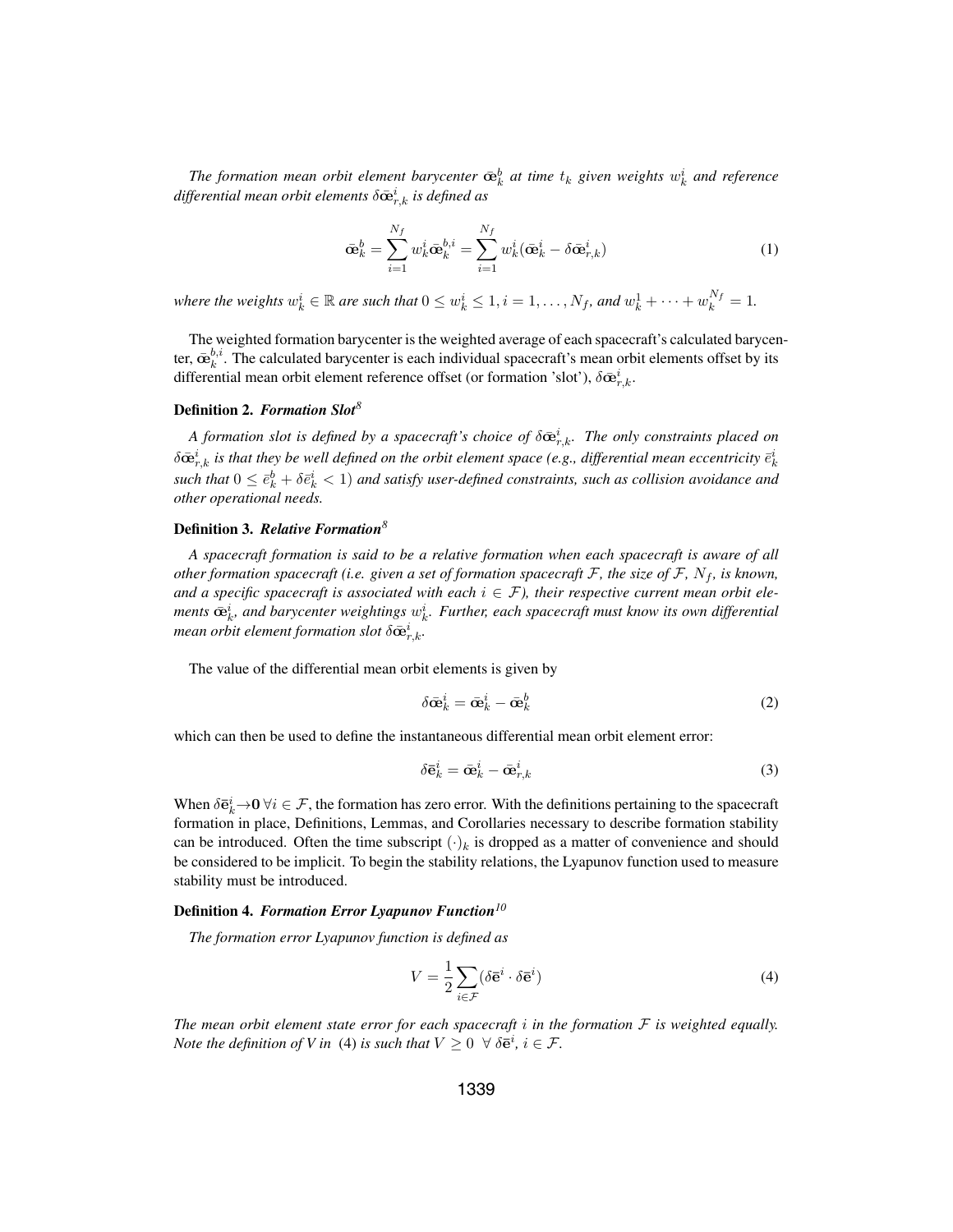Now that the Lyapunov function has been defined, a condition for Lyapunov-stable impulsive spacecraft maneuvers derived, in Reference 10, is given in Lemma 1.

## Lemma 1. *Impulsive Formation Control Stability Sufficient Condition*

*Given a formation*  $\mathcal F$  *with*  $N_f$  *spacecraft, a set of*  $N_m$  *simultaneously maneuvering spacecraft*  $M ⊆ F$ *, where* $M ≠ ∅$ *, and a set of*  $N_q$  *quiescent spacecraft*  $Q ⊂ F$ *, where*  $M ∪ Q = F$ *, and* M *and* Q *are disjoint, where the estimated mean orbit element states of the formation are all true*  $(\hat{\mathbf{c}}^i \rightarrow \hat{\mathbf{c}}^i)$  and all weights  $w^j$  and differential mean orbit elements  $\delta \mathbf{\bar{c}}^j$  are known and agreed<br>upon by the formation, a sufficient condition for formation stability under impulsive manauyers *upon by the formation, a sufficient condition for formation stability under impulsive maneuvers resulting in a mean orbit element change*  $\bar{\mathbf{e}}^{i+} = \bar{\mathbf{e}}^i + \Delta \bar{\mathbf{e}}^i$  *for each satellite i maneuvering impulsively at any time-step* k *is*

$$
\sum_{i \in \mathcal{M}} \left\{ \frac{1}{2} k(w^i, N_f) \Delta \bar{\mathbf{\alpha}}^i \cdot \Delta \bar{\mathbf{\alpha}}^i - \left( \delta \bar{\mathbf{e}}^i - w^i \sum_{j \in \mathcal{F}} \delta \bar{\mathbf{e}}^j \right) \cdot \Delta \bar{\mathbf{\alpha}}^i + w^i \left[ \sum_{j \neq i \in \mathcal{M}} c(w^j, N_f) \Delta \bar{\mathbf{\alpha}}^j \right] \cdot \Delta \bar{\mathbf{\alpha}}^i \right\} \le 0
$$
\n(5)

*where*

$$
k(w^i, N_f) = 1 - 2w^i + N_f(w^i)^2
$$
\n(6)

*and*

$$
c(w^j, N_F) = \frac{N_F}{2}w^j - 1
$$
\n(7)

## *Proof.* See Ref. 10.  $\Box$

Since spacecraft perform maneuvers in a 3-dimensional Inertial space, rather than in orbital element space, a transfer function which projects the movement in Inertial space to orbital element space must be used. Therefore, only a 3-dimensional subspace of the orbital elements can actually be controlled. With this in mind, a spacecraft's impulsive maneuver can be described in oscillating orbit elements as

$$
\begin{aligned} \n\boldsymbol{\alpha}^{i+} &= \boldsymbol{\alpha}^i + \Delta \boldsymbol{\alpha}^i \\ \n&= \boldsymbol{\alpha}^i + \mathbf{B}(\boldsymbol{\alpha}^i) \Delta \mathbf{v}^i \n\end{aligned} \tag{8}
$$

where <sup>Δ</sup>**v** is in a rotating Hill frame. **B**(·) represents Gauss' variational equations. The **B** matrix is defined as  $2^2$ 

$$
\mathbf{B}(\mathbf{\alpha}^{i}) = \begin{bmatrix} \frac{2a^{2}e\sin f}{h} & \frac{2a^{2}p}{hr} & 0\\ \frac{p\sin f}{h} & \frac{(p+r)\cos f + re}{h} & 0\\ 0 & 0 & \frac{r\cos\theta}{h} \\ 0 & 0 & \frac{r\sin\theta}{h\sin i} \\ -\frac{p\cos f}{he} & \frac{(p+r)\sin f}{he} & -\frac{r\sin\theta\cos i}{h\sin i} \\ \frac{\eta(p\cos f - 2re)}{he} & -\frac{\eta(p+r)\sin f}{he} & 0 \end{bmatrix}
$$
(9)

where  $\eta = \sqrt{1 - e^2}$ , p is the semilatus rectum, h is the angular momentum of the orbit, r is the orbit radius, and  $\theta = \omega + f$  is the true latitude angle. Note that Equation (8) is in terms of oscillating orbital elements. It can be assumed that as long as the impulses are small enough, the difference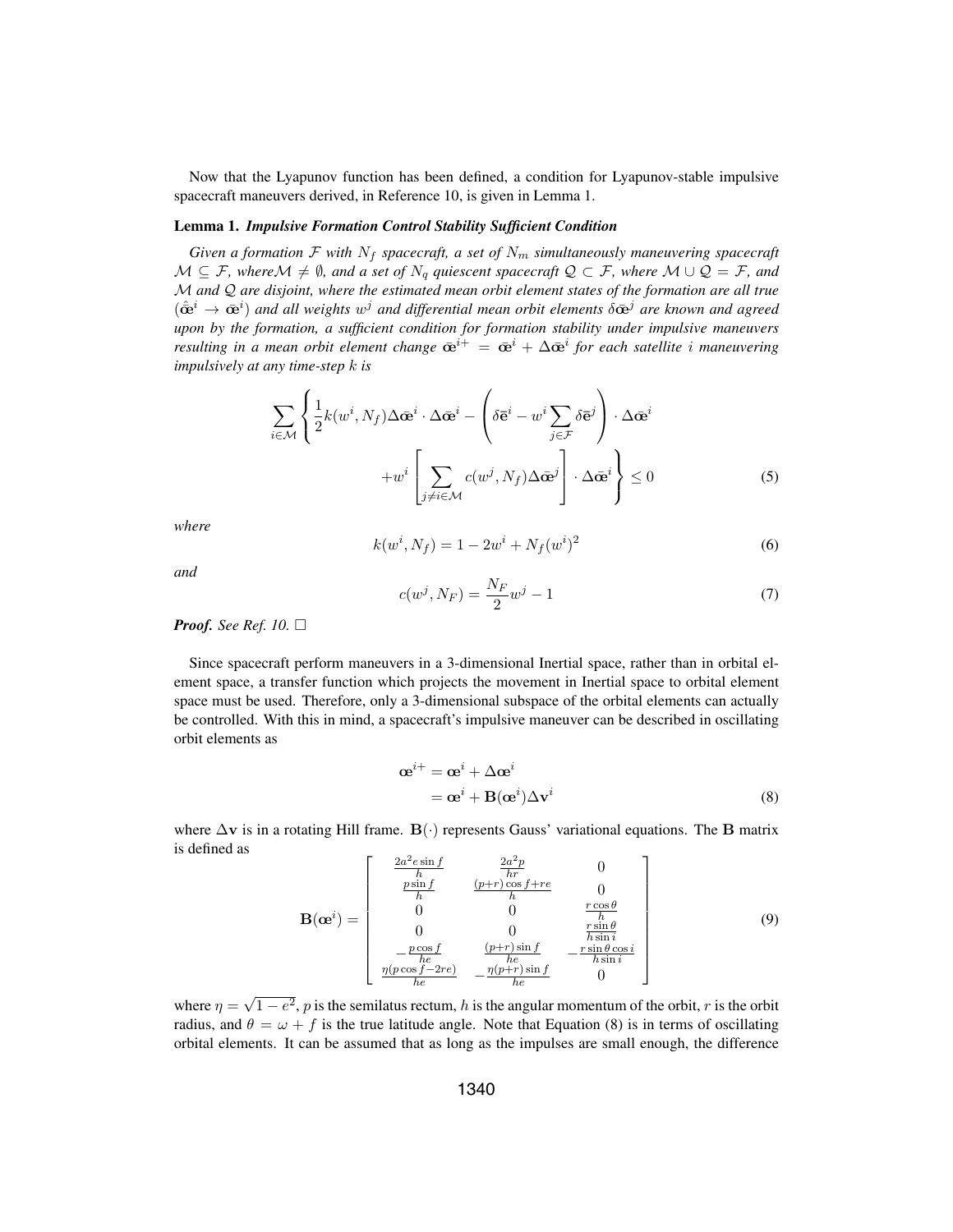between impulses in oscillating and mean orbital elements is negligible,<sup>3</sup> leading to the following simplification,

$$
\Delta \bar{\mathbf{\alpha}}^i \approx \Delta \mathbf{\alpha}^i = \mathbf{B}(\mathbf{\alpha}^i) \Delta \mathbf{v}^i
$$
 (10)

The following definitions introduce special cases which are useful for describing formations.<sup>10</sup>

#### Definition 5. *Leader / Follower Formation*

*A formation*  $\mathcal F$  *is a Leader/Follower (L/F) formation if and only if*  $w^i = 1$  *(designating the i*<sup>th</sup> *spacecraft as the leader) and all other*  $j \neq i \in \mathcal{F}$  *have weightings such that*  $w^j = 0$ *.* 

## Definition 6. *Democratic Formation*

*A formation*  $\mathcal F$  *is a democratic formation if and only if for all*  $i \in \mathcal F$ *, w*<sup>*i*</sup> = 1/ $N_f$ *, where*  $N_f$  *is the number of spacecraft in* F*.*

For the remainder of this paper, it is assumed that each spacecraft in the formation will perform asynchronous maneuvers. Meaning that no two spacecraft will perform a maneuver at the same time. This eliminates any complexity involved in spacecraft performing simultaneous maneuvers, as well as the necessity for spacecraft to coordinate maneuvers with each other. Under this assumption, Eqn. (5) can be simplified to

$$
\frac{1}{2}k(w^i, N_f)\Delta \bar{\mathbf{\alpha}}^i \cdot \Delta \bar{\mathbf{\alpha}}^i - \left(\delta \bar{\mathbf{e}}^i - w^i \sum_{j \in \mathcal{F}} \delta \bar{\mathbf{e}}^j\right) \cdot \Delta \bar{\mathbf{\alpha}}^i \le 0 \tag{11}
$$

since each maneuver only involves one spacecraft. It can then be found that the impulsive maneuver which maximally decreases the formation state error is

$$
\Delta \bar{\mathbf{\omega}}^{i,*} = \frac{1}{1 - 2w^i + N_f(w^i)^2} \left( \delta \bar{\mathbf{e}}^i - w^i \left[ \sum_{j \in \mathcal{F}} \delta \bar{\mathbf{e}}^j \right] \right)
$$
(12)

This minimum Lyapunov error  $\Delta \bar{\mathbf{e}}^i$  can be simplified for certain special cases. For a 'follower' spacecraft i, as  $w^i \to 0$ ,

$$
\Delta \bar{\mathbf{e}}^{i,*} \mid_{w^i \to 0} = \delta \bar{\mathbf{e}}^i
$$

where the optimal maneuver is simply to remove spacecraft  $i$ 's error. This occurs because when a spacecraft's weighting is equal to zero, it cannot affect the error of any other spacecraft in the formation. For a 'leader' spacecraft, as  $w^i \rightarrow 1$ ,

$$
\Delta \bar{\mathbf{\omega}}^{i,*} \mid_{w^i \to 1} = -\frac{1}{N_f - 1} \left[ \sum_{j = \neq i \in \mathcal{F}} \delta \bar{\mathbf{e}}^j \right]
$$

Note that when a spacecraft is set as the leader, it ignores its own error (as it has none since  $\delta \mathbf{\bar{e}}^i \to 0$ as  $w^i \rightarrow 1$ ) and instead maximally decreases the weighted formation state error. For a democratic formation, as  $w^i \rightarrow 1/N_f$ ,

$$
\Delta \bar{\mathbf{\Phi}}^{i,*} \mid_{w^i \to \frac{1}{N_f}} = \frac{N_f}{N_F - 1} \left( \delta \bar{\mathbf{e}}^i - \frac{1}{N_f} \left[ \sum_{j \in \mathcal{F}} \delta \bar{\mathbf{e}}^j \right] \right)
$$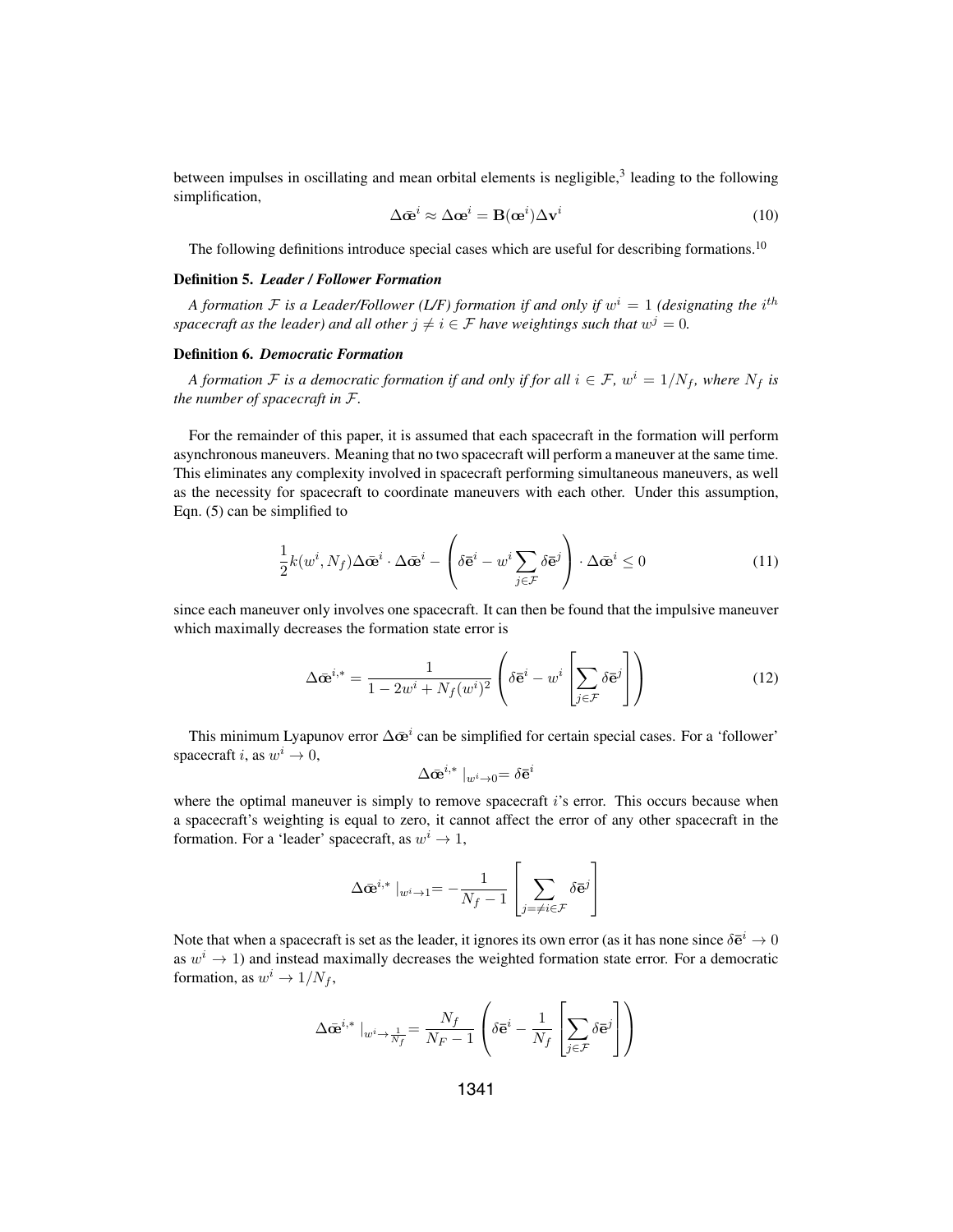Under the assumptions of Lemma 1 and asynchronous maneuvers, any maneuver which can be characterized as

$$
\Delta \bar{\mathbf{\omega}}^i = \Delta \bar{\mathbf{\omega}}^{i,*} + \varepsilon^i \| \Delta \bar{\mathbf{\omega}}^{i,*} \| \hat{\mathbf{r}}^i \tag{13}
$$

where  $\varepsilon \in [0,1]$  and  $\hat{\mathbf{r}}^i$  is any 6-dimensional unit vector, will satisfy Lemma 1 and is thereby a formation stabilizing maneuver with respect to the Lyapunov function 4. Equation 13 describes a 6-dimensional sphere in which formation stable  $\Delta \bar{\mathbf{\omega}}^i$  maneuvers exist. Note that null maneuvers  $(\Delta \bar{\mathbf{\alpha}}^i = \mathbf{0})$  are also admissible. This result implies that there is a 3-dimensional volume, which is not necessarily a sphere, containing admissible  $\Delta \mathbf{v}^i$  maneuvers that are stabilizing. Using the transformation in Eqn. (10), an equation for the minimum Lyapunov <sup>Δ</sup>**v** maneuver can be found

$$
\Delta \mathbf{v}^{i,*} = \mathbf{B}(\mathbf{\alpha}^i)^+ \Delta \bar{\mathbf{\alpha}}^{i,*}
$$
 (14)

It is generally accepted that a Leader/Follower formation is the default formation for formation flight. Now that a framework for describing a distributed formation flight is in place, the question of whether or not a Leader/Follower formation is actually the most efficient can be investigated. The formation flight framework introduced in the previous section includes the weighting scheme as a function of time, allowing the effect of varying the weights and relative formation slots over time to be investigated. The following section defines a general optimal control problem for a distributed spacecraft formation.

## Optimal Formation Control Problem

The optimal control problem is formulated using a state vector,  $\mathbf{x}_k = \mathbf{x}(t_0 + k\Delta t)$ , which is a concatenation of the individual spacecraft weights,  $w_k^i$ , formation slots,  $\delta \bar{\mathbf{\omega}}_k^i$ , and  $\bar{\mathbf{\omega}}_k^i$ . The system is controlled by the decision variable  $\mathbf{u}_k = \mathbf{u}(t_k + k\Delta t)$ , which is the change in state b is controlled by the decision variable  $\mathbf{u}_k = \mathbf{u}(t_0 + k\Delta t)$ , which is the change in state between two time steps. The state and control variable are then shown by

$$
\mathbf{x}_{k} = \left[ \cdots w_{k}^{i} \cdots \mid \cdots \left[ \delta \bar{\mathbf{\alpha}}_{r,k}^{i} \right]^{T} \cdots \mid \cdots \bar{\mathbf{\alpha}}_{k}^{i} \cdots \right]^{T} \tag{15}
$$

$$
\mathbf{u}_{k} = \left[ \cdots \Delta w_{k}^{i} \cdots \mid \cdots \left[ \Delta \delta \bar{\mathbf{\Phi}}_{r,k}^{i} \right]^{T} \cdots \right]^{T}
$$
 (16)

where  $w_k^i$  is the *i*th spacecraft's individual weighting,  $\delta \bar{\mathbf{\omega}}_k^i$  is its formation slot,  $\bar{\mathbf{\omega}}_k^b$ ,  $\Delta w_k^i$  is the *i*th<br>consequently instantaneous alongs in putchting at each time step, and  $\Delta \bar{s} = i$ , spacecraft's instantaneous change in weighting at each time step, and  $\Delta \delta \bar{\mathbf{e}}_{r,k}^i$  is the instantaneous change in desired differential mean orbit elements. The usual constraints on the weightings such that change in desired differential mean orbit elements. The usual constraints on the weightings such that  $0 \leq w_k^i$ ,  $i = 1, ..., N_f$  and  $w_k^1 + \cdots + w_k^{N_f} = 1$  are enforced. To be consistent with these constraints on individual spacecraft weights, a constraint on  $\Delta w^i$  must be enforced as  $\sum_{i \in \mathcal{F}} \Delta w^i = 0$ . For convenience, a vector containing individual spacecraft weights is introduced as

$$
\mathbf{w}_k = \begin{bmatrix} \cdots & w_k^i & \cdots \end{bmatrix}^T \tag{17}
$$

Each spacecraft is subject to Keplerian orbit dynamics with  $J_2$  perturbations. The mean orbit element propagation can be modeled in discrete time by the following dynamics

$$
\bar{\mathbf{\alpha}}_{k+1}^i = \mathbf{f}(\bar{\mathbf{\alpha}}_k^i, k) \tag{18}
$$

where  $f(\cdot)$  represents Keplerian orbit dynamics under the effect of  $J_2$  perturbations. Spacecraft are also subject to impulsive maneuvers described by Equation (10). The <sup>Δ</sup>**v** maneuvers are determined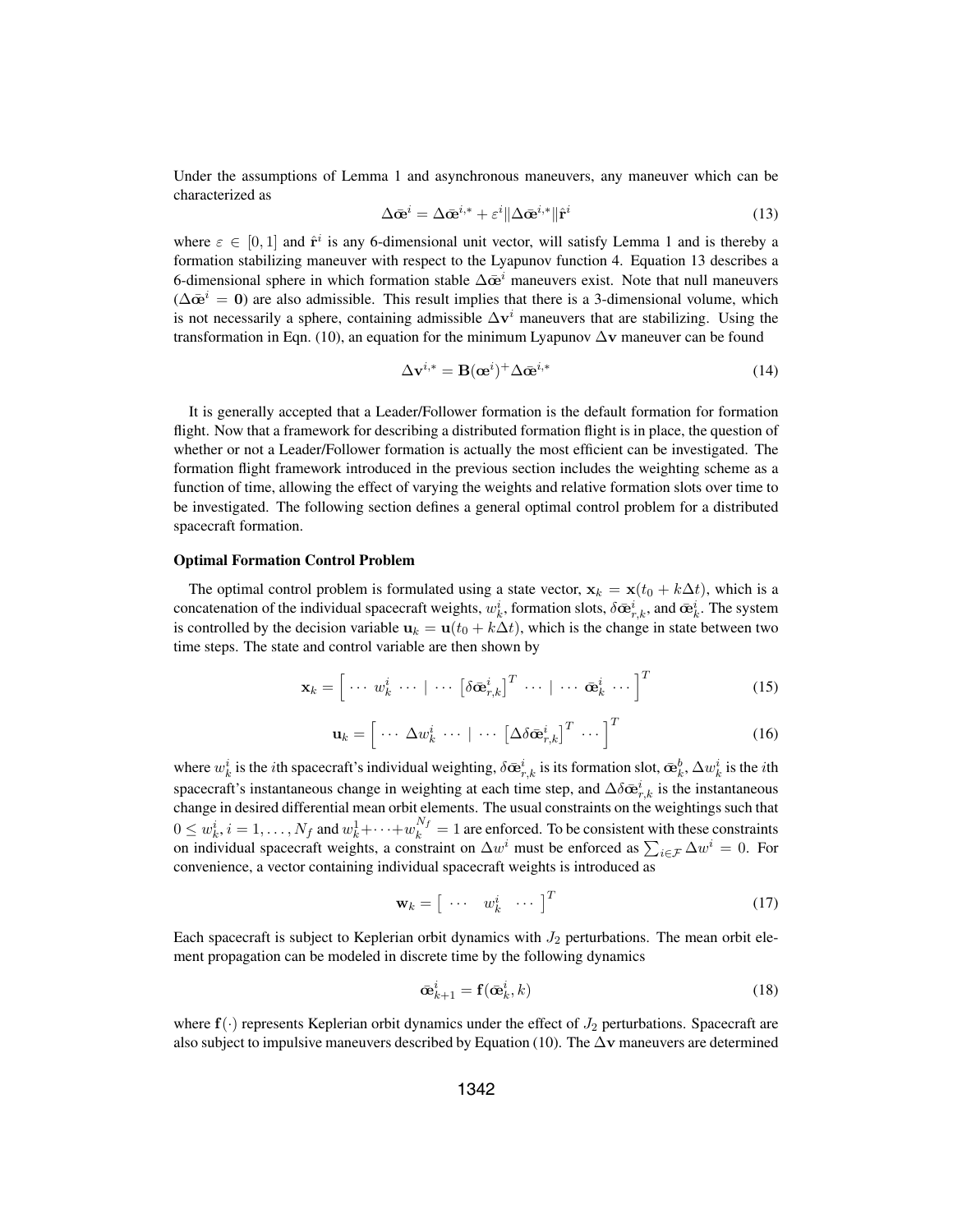by each spacecraft's individual control laws and is typically a function of the state, **x**, making  $\Delta \mathbf{v}^i = \Delta \mathbf{v}^i(\mathbf{x}_k, k)$ . Generally, the control law for each spacecraft is unknown. However, it should be assumed for the purposes of this formulation that individual <sup>Δ</sup>**v** maneuvers satisfy the sufficiency condition explained in Lemma 1. With these state and decision variables, the reference formation system dynamics are defined by

$$
\mathbf{x}_{k+1} = \begin{bmatrix} [\mathbf{w}_k]_{N_f \times 1} \\ \vdots \\ \delta \bar{\mathbf{\Phi}}_{r,k}^i \\ \vdots \end{bmatrix}_{6N_f \times 1} + \begin{bmatrix} [\mathbf{w}_k]_{N_f \times 1} \\ \delta \bar{\mathbf{\Phi}}_{r,k}^i \\ \vdots \\ \delta \bar{\mathbf{w}}_r^i \end{bmatrix} + \begin{bmatrix} \mathbf{I}_{N_f \times N_f} & \mathbf{0} \\ \mathbf{0} & \mathbf{I}_{6N_f \times 6N_f} \\ \mathbf{0} & \mathbf{0} \end{bmatrix} \begin{bmatrix} [\begin{array}{c} \vdots \\ \Delta \mathbf{w}_k^i \\ \vdots \\ \Delta \delta \bar{\mathbf{\Phi}}_{r,k}^i \\ \vdots \end{array}]
$$
  
(19)

With the individual weights, mean reference orbits, and mean orbital elements in the state, the optimal control problem has all the information needed to fully describe the formation. With the formation fully described, any control laws which individual spacecraft act upon can be predicted and taken into account. Equation (19) can more conveniently be described as a nonlinear system that is affine in control.

$$
\mathbf{x}_{k+1} = \mathbf{G}(\mathbf{x}_k, k) + \mathbf{B} \mathbf{u}_k
$$
 (20)

It now becomes clear that the choice to use incremental change in weightings and mean reference orbital elements as the control input, rather than the values themselves, was made in order to separate the control input from the formation state dynamics,  $\mathbf{G}(\mathbf{x}_k, k)$ .

In equation (19), the  $\Delta \bar{\boldsymbol{\alpha}}_k(\mathbf{x}_k, k)$  vector describes the impulsive control maneuvers performed by each spacecraft as dictated by their individual control laws. It must be emphasized that for the purposes of this formulation, this term is not part of the control input to the system. The formation system is to be controlled by its individual spacecraft weights and reference orbits only, so that the controller is not commanding  $\Delta v$  maneuvers explicitly. It is still required that the control laws be part of the formation system in order for the optimal control problem to accurately predict the motion of each spacecraft.

With the system and dynamics defined, the full general optimal formation control problem can be stated.

## Formation Initialization/Maintenance OCP

$$
\underset{\mathbf{u}\in\mathcal{U}_{adm}}{\text{minimize}} \qquad P = \sum_{i=1}^{N_f} \sum_{k=k_0}^{k_f} \alpha_i ||\Delta \mathbf{v}_{i,k}||, \qquad \alpha^i \in [0,1]
$$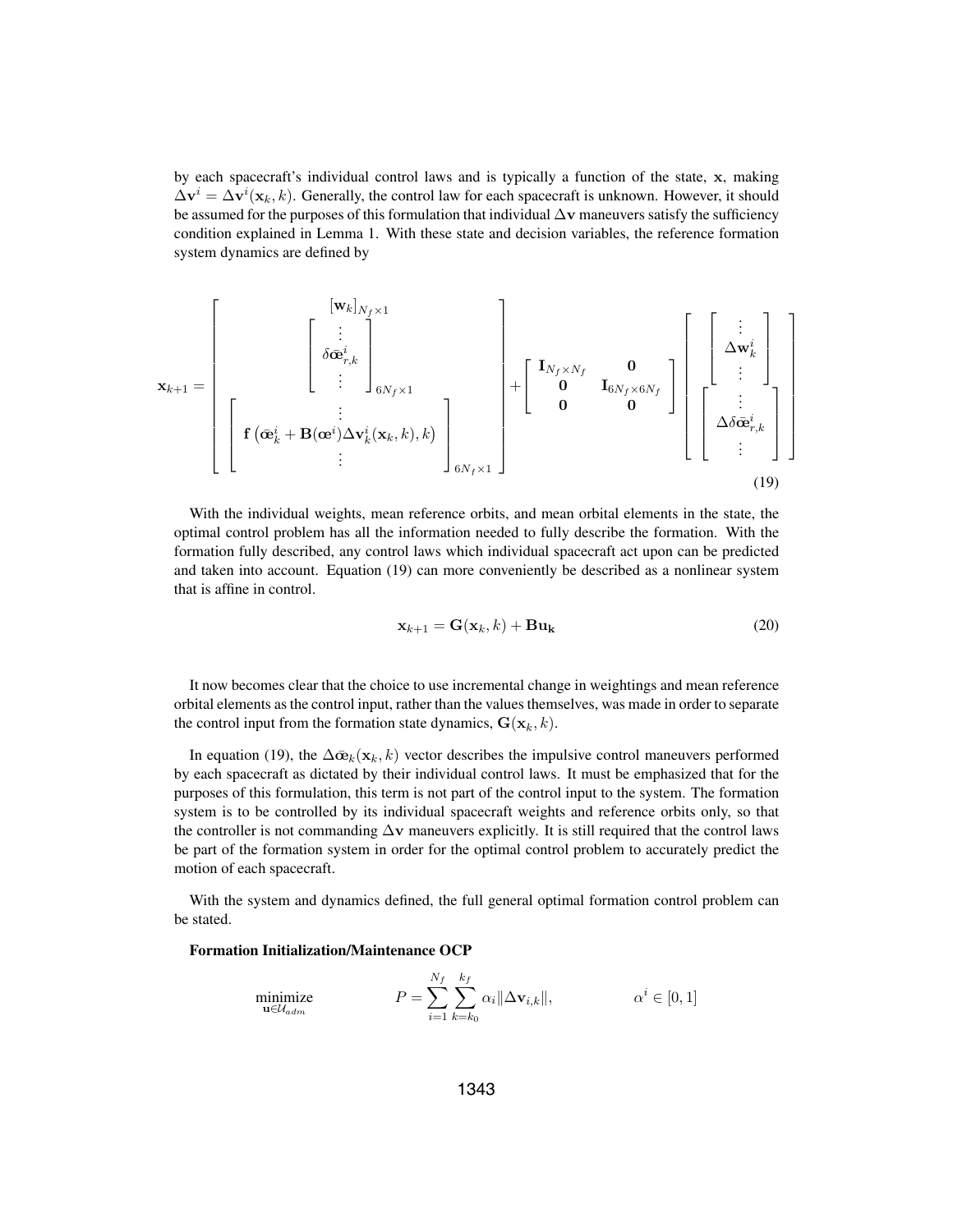subject to  
\n
$$
\mathbf{x}_{k+1} = \mathbf{G}(\mathbf{x}_k, k) + \mathbf{B}\mathbf{u}_k
$$
\n
$$
0 \leq w_k^i \leq 1, \qquad i = 1, \dots, N_f
$$
\n
$$
w_k^1 + \dots + w_k^{N_f} = 1
$$
\n
$$
\mathbf{g}(\mathbf{x}(k_0), \mathbf{x}(k_f)) = \mathbf{0}
$$

where 
$$
\mathbf{g}(\mathbf{x}(k_0), \mathbf{x}(k_f)) = [\mathbf{0}_{6N_f \times N_f} \mathbf{I}_{6N_f \times 6N_f}] \mathbf{x}(k_f) - \delta \tilde{\mathbf{\alpha}}_{r,k_f}
$$

$$
\delta \tilde{\mathbf{\alpha}}_{r,k_f} = \begin{bmatrix} \cdots \left[ \delta \bar{\mathbf{\alpha}}_{r,k_f}^i \right]^T \cdots \left[ \delta \bar{\mathbf{\alpha}}_{r,k_0}^j \right]^T \cdots \right]^T, \quad i \in N_Q, \ j \in N_M
$$

$$
\mathcal{U}_{adm} = \left\{ \mathbf{u} \left| \sum \Delta w^i = 0, \ 0 < \tilde{w}_k^i + \Delta \tilde{w}_k^i < 1 \right\} \right\}
$$

This problem is quite difficult to solve due to the nonlinearities in  $\mathbf{G}(\mathbf{x}_k, k)$  and the dimensionality of the state and control variables. It is also unrealistic to solve this control problem in real time on board each spacecraft, meaning that were a solution to be found, calculations would most likely be done on the ground and uploaded to the spacecraft.

While the full optimal control problem is difficult to solve, it might be possible to solve a more restricted problem while still gaining insight about optimal distributed formation control. If the problem is restricted to solving an optimization at each time step, rather than considering all possible future states of the formation, it is vastly simplified to something more manageable. The control input  $\delta \bar{\mathbf{e}}_r$  is then made trivial given the boundary conditions. Two such optimization problems are presented which seek to answer two different questions.

### Minimum Lyapunov Error Formations

It may be useful to know which weighting scheme will minimize the Lyapunov error function in Eqn. (4) if you have no knowledge of each spacecraft's control policy (i.e.  $\Delta \mathbf{v}^i(\mathbf{x}_k, k)$ ). This is useful because it minimizes the total formation error.

## Lemma 2. *Minimum Lyapunov Error Formation*

*Given a formation*  $\mathcal F$  *with*  $N_f$  *spacecraft, each with differential mean orbit element errors,*  $\delta \bar{\mathbf{e}}^i$ *, as fined in Eqn.* (3) The weighting scheme which minimizes the formation I vanuary error function *defined in Eqn.* (3)*. The weighting scheme which minimizes the formation Lyapunov error function given in Eqn.* (4) *is always a Democratic (i.e.*  $w^i = 1/N_f \ \forall i \in \mathcal{F}$ ) formation, and is independent *of time, state, or control policy.*

*Proof. The expression for differential mean orbit element error can be rewritten as*

$$
\delta \bar{\mathbf{e}}^i = \delta \bar{\mathbf{\alpha}}^i_{r,k} - \delta \bar{\mathbf{\alpha}}^i
$$
  
\n
$$
= \delta \bar{\mathbf{\alpha}}^i_{r,k} - (\bar{\mathbf{\alpha}}^i - \bar{\mathbf{\alpha}}^b)
$$
  
\n
$$
= \delta \bar{\mathbf{\alpha}}^i_{r,k} - \bar{\mathbf{\alpha}}^i + \sum_{l \in \mathcal{F}} w^l (\bar{\mathbf{\alpha}}^l - \delta \bar{\mathbf{\alpha}}^l_{r,k})
$$
  
\n
$$
= -\bar{\mathbf{\alpha}}^{b,i} + \sum_{l \in \mathcal{F}} w^l \bar{\mathbf{\alpha}}^{b,l}
$$
 (21)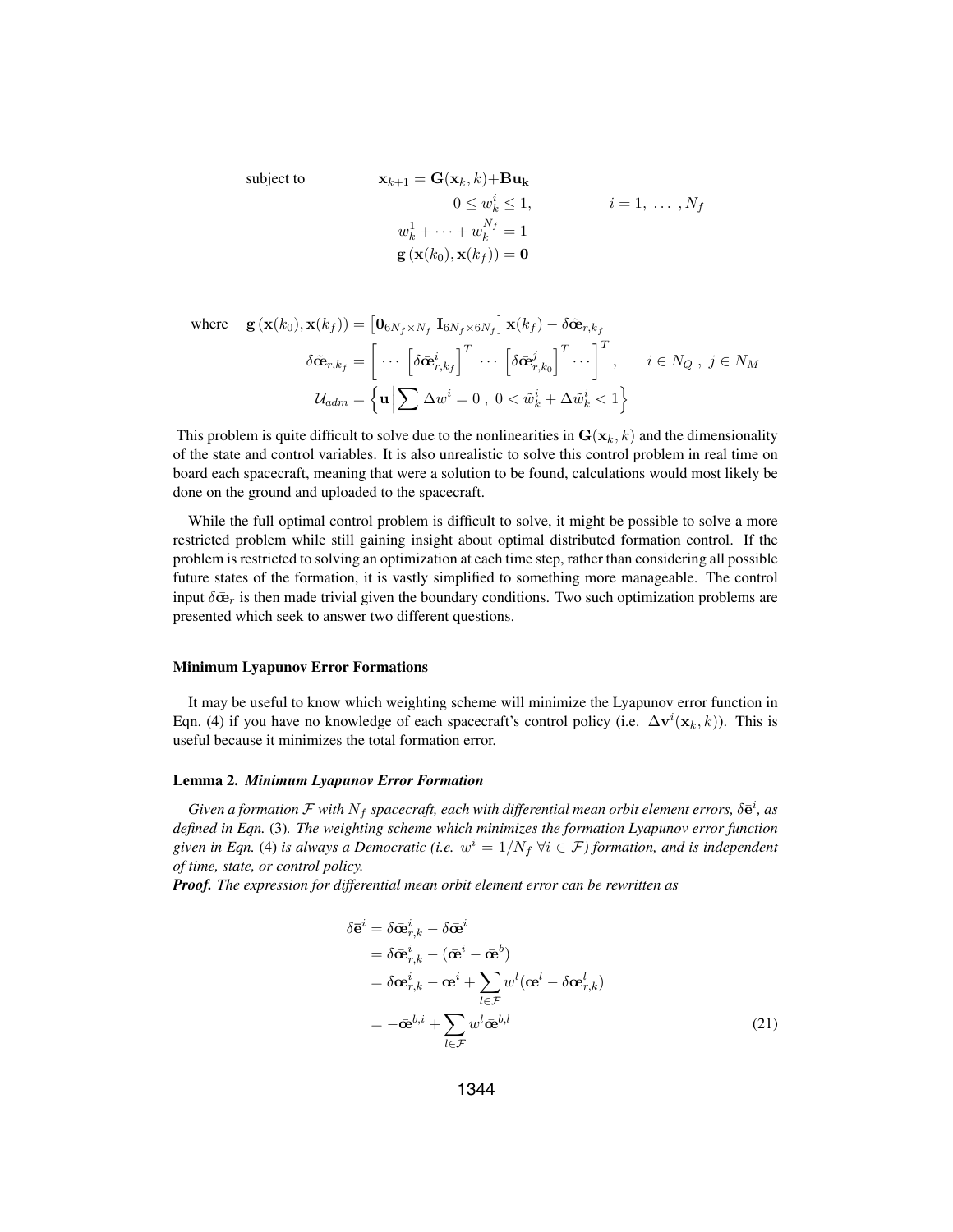*Substituting Equation* (21) *into Equation* (4) *produces*

$$
V = \frac{1}{2} \sum_{i \in \mathcal{F}} \left[ \delta \bar{\mathbf{e}}^i \cdot \delta \bar{\mathbf{e}}^i \right]
$$
  
= 
$$
\frac{1}{2} \sum_{i \in \mathcal{F}} \left[ \left( -\bar{\mathbf{\Phi}}^{b,i} + \sum_{j \in \mathcal{F}} w^j \bar{\mathbf{\Phi}}^{b,j} \right) \cdot \left( -\bar{\mathbf{\Phi}}^{b,i} + \sum_{j \in \mathcal{F}} w^j \bar{\mathbf{\Phi}}^{b,j} \right) \right]
$$
(22)

*In order to simplify Equation* (22)*, the summation can be rewritten as a product of two matrices by using Equation* (17) *and defining*

$$
\mathbf{\Psi} = \left[ \begin{array}{ccc} \bar{\mathbf{\alpha}}^{b,1} & \cdots & \bar{\mathbf{\alpha}}^{b,N_f} \end{array} \right]_{6 \times N_f} \tag{23}
$$

$$
\mathbb{1} = \left[ \begin{array}{ccc} 1 & \cdots & 1 \end{array} \right]^T \tag{24}
$$

*which allows certain summations to be rewritten as*

$$
\sum_{i \in \mathcal{F}} w^i \bar{\mathbf{\alpha}}^{b,i} = \bar{\mathbf{\alpha}}^b = \Psi \mathbf{w} \qquad \sum_{i \in \mathcal{F}} \bar{\mathbf{\alpha}}^{b,i} = \Psi \mathbb{1}
$$
\n(25)

*Carrying out the substitution and expanding the dot product brings the expression of* V *to one which can be easily differentiated by* **w**

$$
V = \frac{1}{2} \sum_{i \in \mathcal{F}} \left[ \left( -\bar{\mathbf{\alpha}}^{b,i} + \Psi \mathbf{w} \right) \cdot \left( -\bar{\mathbf{\alpha}}^{b,i} + \Psi \mathbf{w} \right) \right]
$$
  
\n
$$
= \frac{1}{2} \sum_{i \in \mathcal{F}} \left[ \bar{\mathbf{\alpha}}^{b,i} \cdot \bar{\mathbf{\alpha}}^{b,i} - 2 \bar{\mathbf{\alpha}}^{b,i} \cdot \Psi \mathbf{w} + \Psi \mathbf{w} \cdot \Psi \mathbf{w} \right]
$$
  
\n
$$
= \frac{1}{2} \sum_{i \in \mathcal{F}} \left[ \bar{\mathbf{\alpha}}^{b,i} \cdot \bar{\mathbf{\alpha}}^{b,i} \right] - \frac{1}{2} \sum_{i \in \mathcal{F}} \left[ 2 \bar{\mathbf{\alpha}}^{b,i} \right] \cdot \Psi \mathbf{w} + \frac{1}{2} \sum_{i \in \mathcal{F}} \left[ \Psi \mathbf{w} \cdot \Psi \mathbf{w} \right]
$$
  
\n
$$
V = \frac{1}{2} \sum_{i \in \mathcal{F}} ||\bar{\mathbf{\alpha}}^{b,i}||^2 - \Psi \mathbf{w} \cdot \Psi \mathbf{1} + \frac{1}{2} N_f \Psi \mathbf{w} \cdot \Psi \mathbf{w}
$$
(26)

*Now that* <sup>V</sup> *is in a form which is written explicitly in terms of* **w***, Equation* (26) *can be differentiated by* **w** *in order to solve for the weighting scheme which minimizes it.*

$$
\frac{\partial V}{\partial \mathbf{w}} = \mathbf{0} = -\frac{\partial \Psi \mathbf{w}}{\partial \mathbf{w}} \Psi \mathbb{1} + N_f \frac{\partial \Psi \mathbf{w}}{\partial \mathbf{w}} \Psi \mathbf{w}
$$
  
=  $-\Psi^T \Psi \mathbb{1} + N_f \Psi^T \Psi \mathbf{w}$  (27)

*Solving for* **w** *gives*

$$
N_f \Psi^T \Psi \mathbf{w} = \Psi^T \Psi \mathbb{1}
$$

$$
\mathbf{w}^* = \frac{1}{N_f} \mathbb{1}
$$
(28)

*which shows that the Democratic formation is the sole critical point of the Lyapunov function. To prove that it is indeed a minimizer, the second order necessary condition is used,*

$$
\frac{\partial^2 V}{\partial \mathbf{w}^2} = \mathbf{0} + N_f \frac{\partial \mathbf{\Psi}^T \mathbf{\Psi} \mathbf{w}}{\partial \mathbf{w}}
$$
  
=  $N_f \mathbf{\Psi}^T \mathbf{\Psi}$  (29)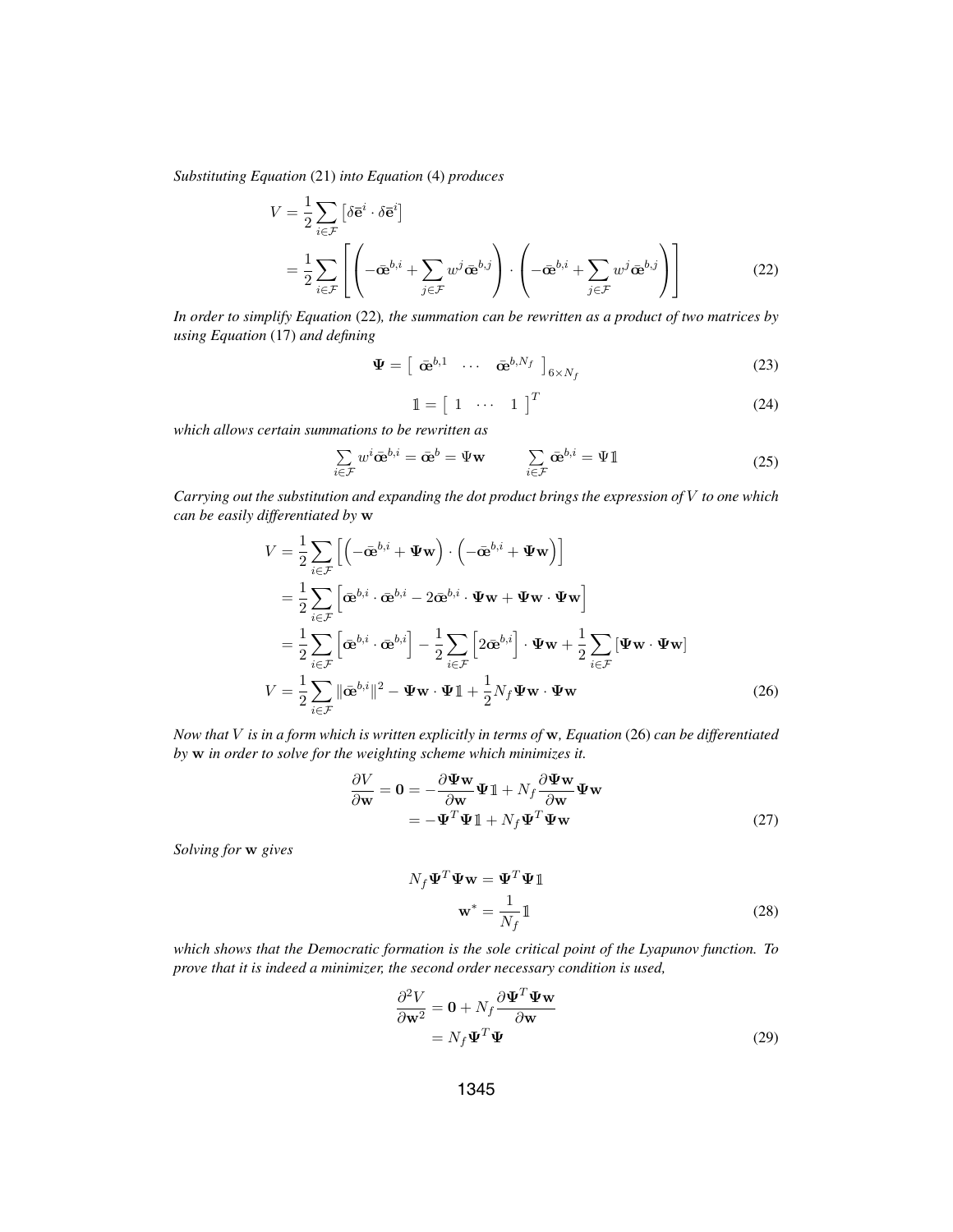*In order to show that Equation* (29) *is positive semi-definite, it can be rewritten as*

$$
\frac{\partial^2 V}{\partial \mathbf{w}^2} = N_f \mathbf{\Psi}^T \mathbf{\Psi}
$$
\n
$$
= N_f \begin{bmatrix} \bar{\mathbf{\alpha}}^{b,1,T} \\ \vdots \\ \bar{\mathbf{\alpha}}^{b,N_f,T} \end{bmatrix} \begin{bmatrix} \bar{\mathbf{\alpha}}^{b,1} & \cdots & \bar{\mathbf{\alpha}}^{b,N_f} \end{bmatrix}
$$
\n
$$
= N_f \begin{bmatrix} \bar{\mathbf{\alpha}}^{b,1} \cdot \bar{\mathbf{\alpha}}^{b,1} & \cdots & \bar{\mathbf{\alpha}}^{b,1} \cdot \bar{\mathbf{\alpha}}^{b,N_f} \\ \vdots & \ddots & \vdots \\ \bar{\mathbf{\alpha}}^{b,N_f} \cdot \bar{\mathbf{\alpha}}^{b,1} & \cdots & \bar{\mathbf{\alpha}}^{b,N_f} \cdot \bar{\mathbf{\alpha}}^{b,N_f} \end{bmatrix}
$$
\n(30)

*and since*  $N_f > 0$  *and the resulting matrix is positive semi-definite, the Democratic formation is the*  $g$ lobal minimizer of the Lyapunov function.  $\Box$ 

Using a Democratic formation is, in general, good, because  $\Delta v$  cost is commonly monotonic with  $\delta \bar{e}$ . Therefore, subject to orbit element scaling, Democratic formations will tend to have lower  $\Delta v$  costs. It should be emphasized that no assumptions were made about the mean orbit elements or errors and, therefore, this result holds for all errors and mean orbit elements. However, it does not take into account the control policies, transformation matrix, **B**(**œ**), or fuel cost. The following formulation attempts to account for these.

#### Minimum <sup>Δ</sup>**v** cost

If the control policies of each individual spacecraft are known, it is possible to formulate a problem which can be solved to reduce the amount of <sup>Δ</sup>**v** required to minimize formation error. This problem is independent of individual control policies, as long as they are known. The control policies can also be heterogeneous, meaning that individual spacecraft can have different control policies.  $\Delta v$  for each time step is a function of the weights of all spacecraft as well as their errors. If the cost function that is to be minimized is equal to

$$
\Delta v_{tot,k} = P_k = \sum_{i \in \mathcal{F}} \|\Delta \mathbf{v}_k^i(\mathbf{x}_k, k)\|
$$
\n(31)

which can be rewritten as

$$
\Delta v_{tot,k} = P_k = \sum_{i \in \mathcal{F}} \|\Delta \mathbf{v}_k^i(w_k^i, \delta \mathbf{e}_k^i)\|
$$
\n(32)

then the problem becomes: Given **œ**¯ of all spacecraft in the formation, what is the weighting scheme which minimizes fuel usage. This gives a feedback controller for the weights which locally minimizes the total  $\Delta v$  at time k. Including the constraints on  $w^i$ , the cost function becomes

$$
P_k = \sum_{i \in \mathcal{F}} \|\Delta \mathbf{v}_k^i(w_k^i, \delta \mathbf{e}_k^i)\| + \lambda_k^T \mathbf{w}_k + \mu_k \left(\sum_{i \in \mathcal{F}} w_k^i - 1\right)
$$
(33)

where the second term represents the  $w^i$  < 1  $\forall i \in \mathcal{F}$  constraint, with  $\lambda^T$  being a vector of Lagrange multipliers, and the third term represents the  $w^{i} + \cdots + w^{N_f} = 1$  constraint, where  $\mu$  is its corresponding Lagrange multiplier. For this particular formulation, it is desired that the formation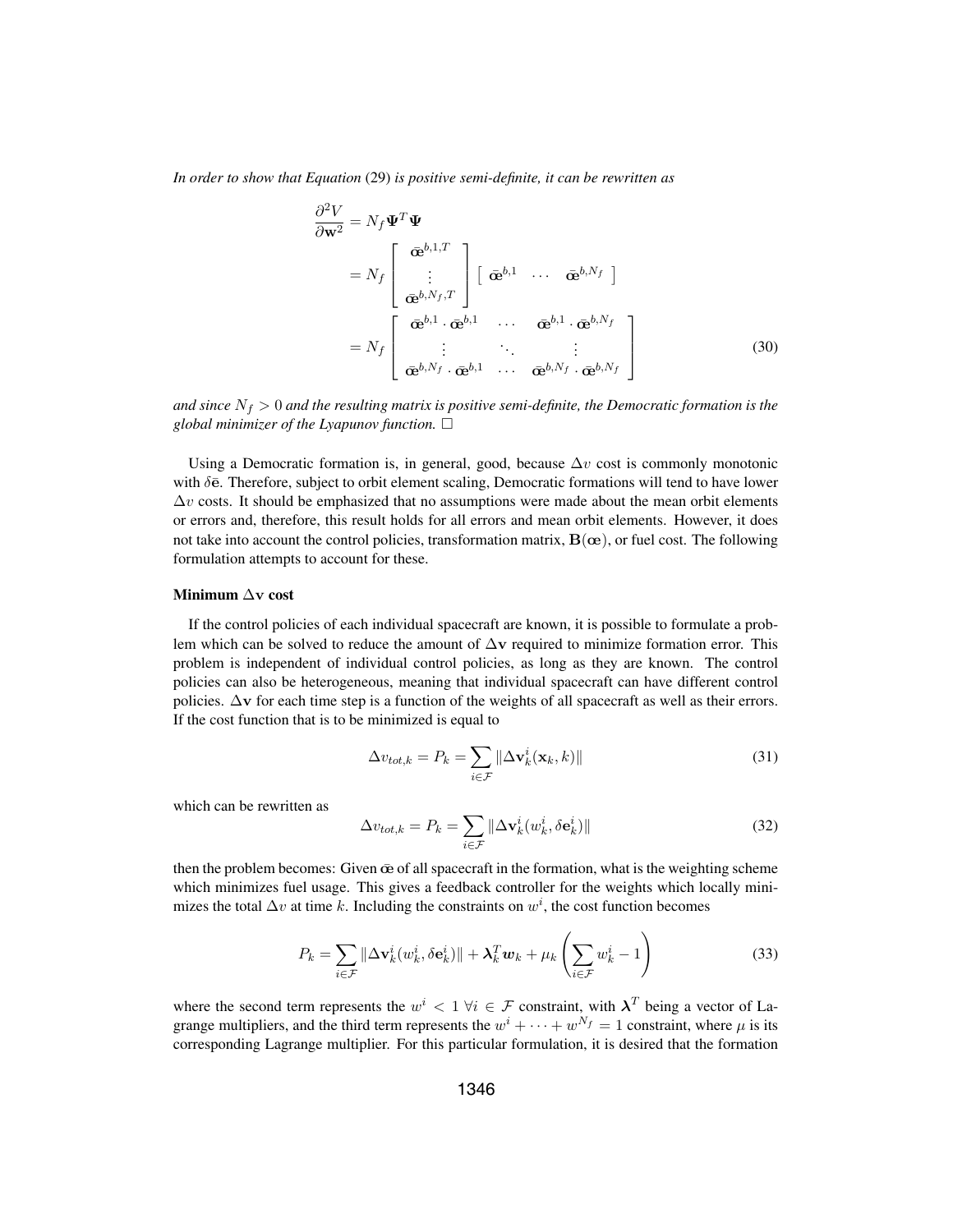error be maximally reduced. Therefore, the minimum Lyapunov error  $\Delta v^*$  from Equation (14) is used. The feedback controller is shown in the following equation:

$$
\mathbf{w}_{k}^{*} = \arg\min_{\mathbf{w}} \left( P_{k} = \sum_{i \in \mathcal{F}} \|\mathbf{B}(\mathbf{\omega}^{i})^{+} \Delta \bar{\mathbf{\omega}}_{k}^{i,*} (w_{k}^{i}, \delta \bar{\mathbf{e}}_{k}^{i}) \| + \lambda_{k}^{T} \mathbf{w}_{k} + \mu_{k} \left( \sum_{i \in \mathcal{F}} w_{k}^{i} - 1 \right) \right)
$$
(34)

Note, for minimum Lyapunov error

$$
\Delta \mathbf{v}_k^{i,*}(\mathbf{x}_k, k) = -\frac{1}{k(w^i, N_f)} \mathbf{B}(\mathbf{\omega}^i)^+ \left( \delta \bar{\mathbf{e}}_k^i - w_k^i \sum_{j \in \mathcal{F}} \delta \bar{\mathbf{e}}_k^j \right)
$$
(35)

This parametric optimization routine can be solved numerically for its minimum value with respect to **w**. The result will be a weighting scheme which minimizes total  $\Delta v$  cost. Although this method is calculated as if all spacecraft were moving simultaneously, it should also be effective at reducing the  $\Delta v$  cost for a formation moving asynchronously as well. The  $\Delta v$  maneuver performed with the resulting weighting scheme should also maximally reduce the formation Lyapunov error.

A controller proposed by Schaub and Alfriend<sup>11</sup> involves performing spacecraft maneuvers to correct errors in oscillating orbit elements,  $\delta a$ ,  $\delta e$ ,  $\delta \omega$ , and  $\delta M$ , at both the apoapses and periapses of the orbits. These maneuvers are defined by

Radial direction:

\n
$$
\Delta v_{rp} = -\frac{na}{4} \left\{ \frac{(1+e)^2}{\eta} (\delta \omega + \delta \Omega \cos i) + \delta M \right\}
$$
\n(36)

$$
\Delta v_{ra} = -\frac{na}{4} \left\{ \frac{(1-e)^2}{\eta} (\delta \omega + \delta \Omega \cos i) + \delta M \right\}
$$
 (37)

Along-track direction : 4  $\lceil \delta a$  $\frac{a}{a}$  + δe  $\overline{(1+e)}$ 1 (38)

$$
\Delta v_{sa} = \frac{na\eta}{4} \left[ \frac{\delta a}{a} - \frac{\delta e}{(1 - e)} \right]
$$
 (39)

where the subscripts  $\alpha$  and  $\beta$  denote maneuvers at the apoapsis and periapsis, respectively. This controller also performs maneuvers to reduce  $\delta\Omega$  and  $\delta i$  errors at critical  $\theta$  points on the orbits, which are defined as

$$
\theta_c = \arctan\left(\frac{\delta\Omega\sin i}{\delta i}\right) \tag{40}
$$

with the maneuvers defined as

$$
\Delta v_w = \frac{h}{r} \sqrt{\delta i^2 + \delta \Omega^2 \sin i^2}
$$
 (41)

This controller is henceforth referred to as  $\Delta \mathbf{v}^{i,SA}(\mathbf{x}_k, k)$ .

## RESULTS

The 'SA' impulsive feedback control approach is used as a baseline for the formation control comparison. However, this control approach is designed to control one spacecraft's orbit and takes no consideration of an entire formation's error. This would be acceptable for a special case of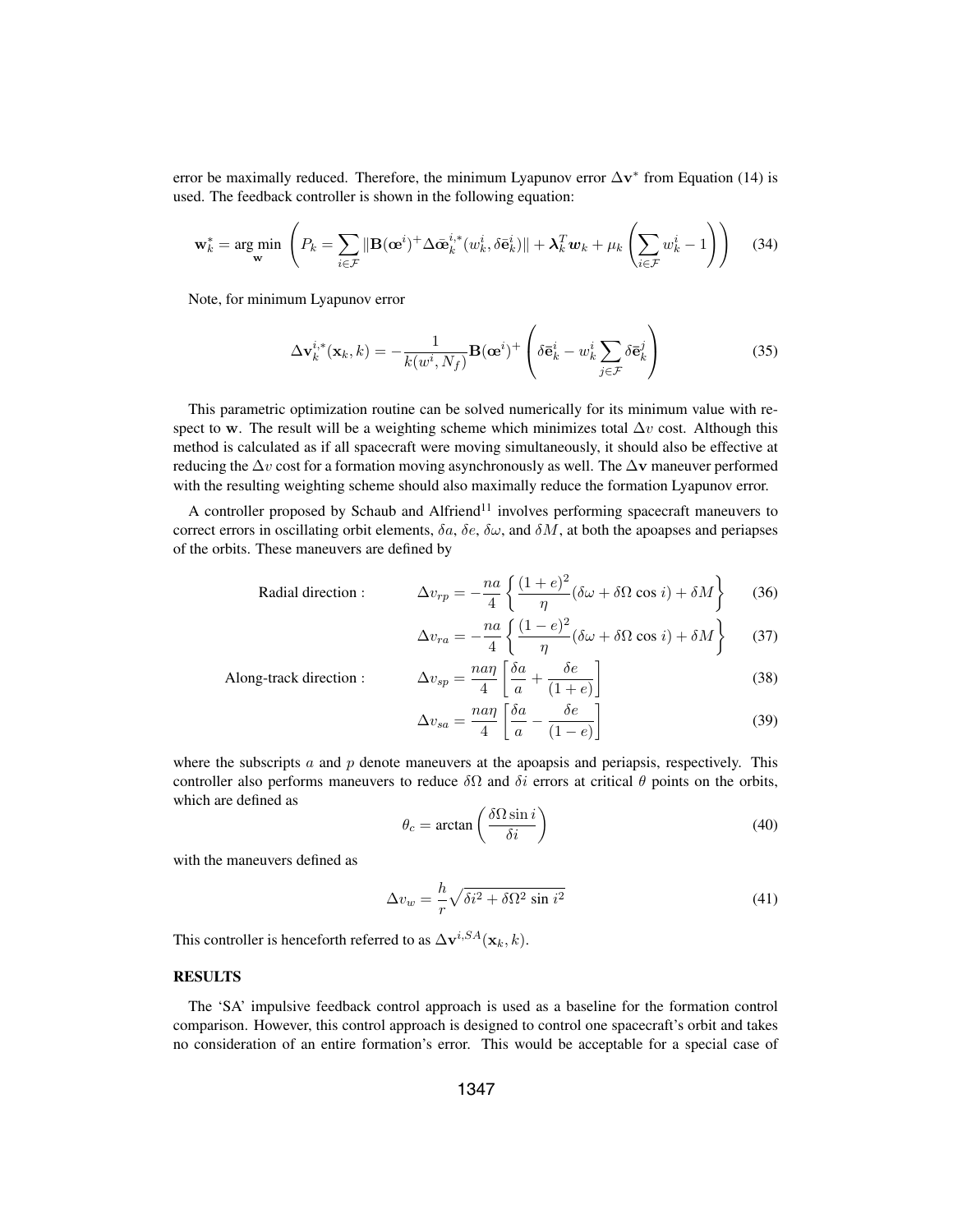| Case              | Title                                         | $w^1$    | $w^2$    | $w^3$    | Description                      |
|-------------------|-----------------------------------------------|----------|----------|----------|----------------------------------|
| TC <sub>1</sub> . | L/F SA (Schaub-Alfriend)                      | 1        | $\Omega$ | $\Omega$ | Using Schaub's                   |
| TC <sub>2</sub> . | L/F SAt                                       | 1        | 0        | $\Omega$ | impulsive control approach       |
| TC <sub>3</sub> . | L/F SAt                                       | $\theta$ |          | $\theta$ |                                  |
| TC4.              | $L/F SA+$                                     | $\theta$ | $\Omega$ |          |                                  |
| TC <sub>5</sub> . | D SA                                          | 1/3      | 1/3      | 1/3      |                                  |
| TC <sub>6</sub> . | D SA <sup>+</sup>                             | 1/3      | 1/3      | 1/3      |                                  |
| TC7.              | D $\Delta$ v <sup>*</sup> t                   | 1/3      | 1/3      | 1/3      | Impulse by $\Delta \mathbf{v}^*$ |
| TC8.              | L/F $\Delta$ v <sup>*</sup> †                 |          | $\Omega$ | $\Omega$ | at apsides and nodes             |
| TC9.              | L/F $\Delta$ v <sup>*</sup> †                 | $\Omega$ |          | $\Omega$ |                                  |
| TC10.             | L/F $\Delta$ v <sup>*</sup> †                 | $\theta$ | $\Omega$ | 1        |                                  |
| TC11.             | Feedback Controller $\Delta v^*$ <sup>+</sup> | $w_k^1$  | $w_k^2$  | $w_k^3$  | Feedback controller active       |

Table 1. Test cases run. †denotes the sufficient condition for formation stable maneuvers is enforced

a Leader/Follower formation, but is not ideal for a formation with varying weights. Because of this, two simulation cases are made to compare what happens when Schaub's impulsive controls approach is used on a L/F formation and a Democratic formation.

Further building on concepts presented in this paper, the sufficiency condition for stable uncoordinated maneuvers outline in Lemma 1 is enforced on a Democratic formation, using Schaub's impulsive control approach, in a third test case.

A new control approach attempting to capture the minimum Lyapunov error  $\Delta \bar{\mathbf{\omega}}^{i,*}$  is developed. With this control approach, impulsive control maneuvers calculated using Eqn. (35) are performed at each spacecraft's apoapsis, periapsis, and nodes. With this new control policy, spacecraft maneuver in order to reduce formation error as a whole, rather than their individual error. Therefore, the formation should converge to steady-state faster.

Finally, the feedback controller introduced in Eqn. (34) is implemented onto a set of spacecraft which each use the same control policy as TC7. In order to investigate the optimality of this feedback controller, three test cases are simulated which pick each of the three spacecraft as the leader in L/F formations. All of the test cases are summarized in Table 1.

The simulation was developed using Matlab's  $\circ$ de45 function.  $\circ$ de45 was used to propagate each spacecraft forward 10 seconds using two-body dynamics in the ECI frame with  $J_2$  perturbations, with  $k_f = 24hrs$ . Each spacecraft then computes its estimate of the weighted formation barycenter using Eq. (1). Finally each spacecraft computes their orbit error using Eq. (3). The formation slots that are used in each simulation are given in Table 1(a). And the initial conditions for each spacecraft is shown in Table 1(b).

Figure 1 shows the output for TC1. It shows that the 'SA' impulsive maneuvering approach works well for a L/F formation. Most of the major maneuvers are completed within 4 orbits. Note that because SC1 is the leader, it has no error and therefore does not maneuver. Figure 2 shows TC1 again, only this time in a log-space format in order to better show the errors as they become small. Log-space plots will be used for the remainder of the simulation Test Cases. Figure 4(a) shows the impulsive control approach working on a democratic formation. This output shows that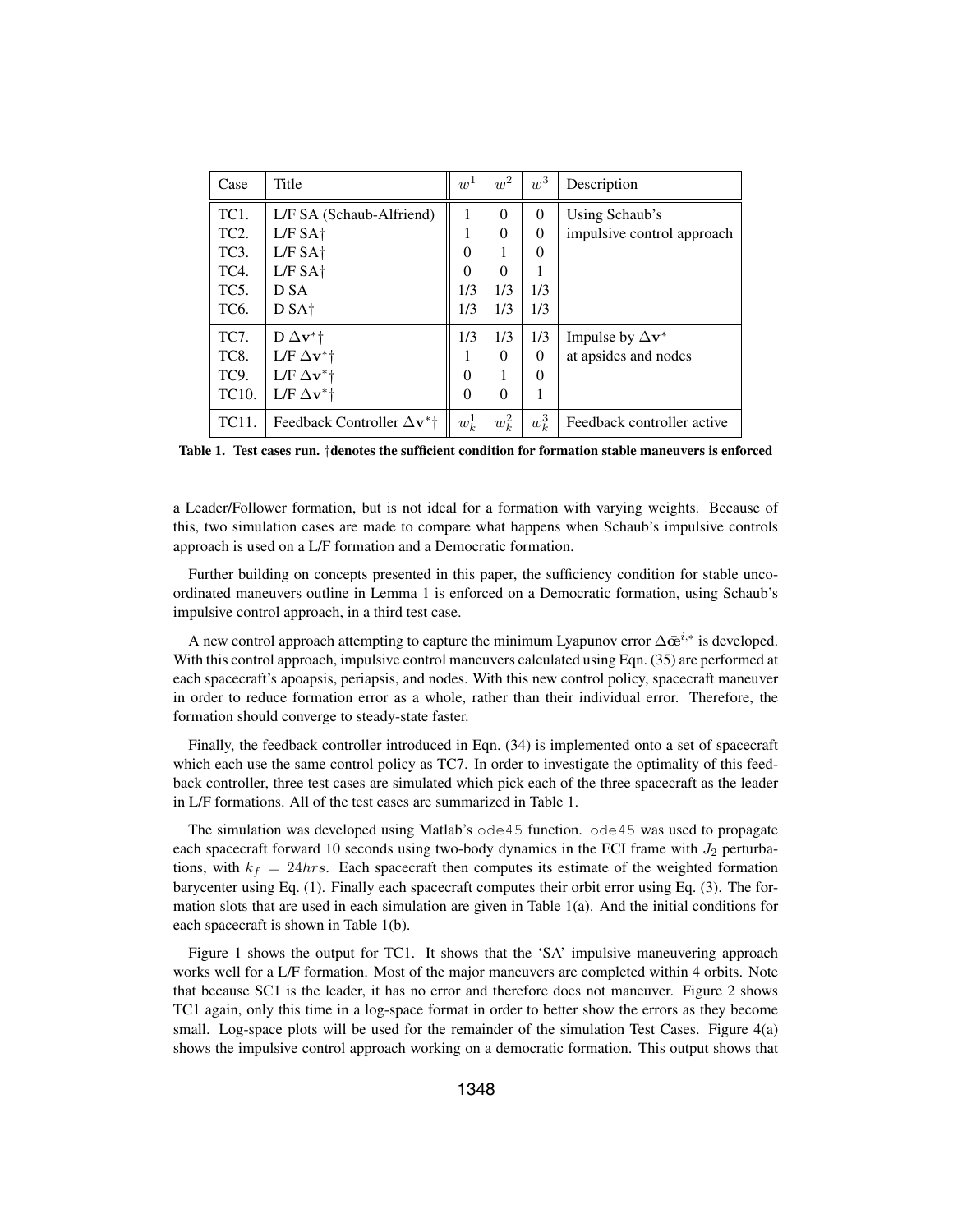(b) Initial conditions for each simulation

| $\delta \bar {\mathbf{c}}_{r,k}^i$ | SC <sub>1</sub> | SC <sub>2</sub> | SC <sub>3</sub> | $\bar{\mathbf{e}}_0^i$ | SC <sub>1</sub> | SC2          | SC <sub>3</sub> |
|------------------------------------|-----------------|-----------------|-----------------|------------------------|-----------------|--------------|-----------------|
| $\delta \bar{a}(km)$               | $3.0e^{-3}$     | $3.9e^{-3}$     | $-1.5e^{-3}$    | $\bar{a}_0(km)$        | 7500.9          | 7499.8       | 7500            |
| $\delta \bar{e}$                   | $-2.7e^{-3}$    | $-3.4e^{-3}$    | $1.3e^{-3}$     | $\bar{e}_0$            | $7.4e^{-3}$     | $6.59e^{-3}$ | $1.12e^{-2}$    |
| $\delta \bar{i}(rad)$              | $2.9e^{-4}$     | $-4.6e^{-4}$    | $1.8e^{-4}$     | $i_0(rad)$             | 0.350           | 0.348        | 0.349           |
| $\delta\bar{\omega}(rad)$          | $4.6e^{-3}$     | $-3.5e^{-3}$    | $2.6e^{-3}$     | $\bar{\omega}_0(rad)$  | 3.00            | 3.00         | 3.00            |
| $\delta\bar{\Omega}(rad)$          | $1.6e^{-3}$     | $-4.3e^{-3}$    | $2.4e^{-3}$     | $\Omega_0(rad)$        | 1.98            | 1.98         | 2.00            |
| $\delta \bar{M}(rad)$              | 0               |                 |                 | $M_0(rad)$             | 0.220           | 0.221        | 0.200           |

Table 2. Desired formation slots and initial conditions for all Test Cases

the formation takes more time to decrease its Lyapunov error, but it ends up consuming less  $\Delta v$ .



Figure 1. TC1:  $w^1 = 1$ , Schaub's impulse approach, without sufficiency condition

Figures 3(a) through 3(c) show Test Cases 2 through 4, which show each spacecraft being the leader under the SA control law, with the sufficient condition in Lemma 1 active. The effects of the sufficiency condition can be seen when these figures are compared with Figure 2.

Figure 4(b) shows the difference in orbit maneuvering with the sufficiency condition applied. It can be seen that with the sufficiency condition applied, the Lyapunov function never increases, and the formation uses less fuel than without it. However, the Lyapunov error is not reduced as much as in previous test cases. This Test Case was simulated longer to make sure that it had indeed 'settled' at the end of the 24-hour run, but the 24-hour duration was kept for comparison purposes. It must be stressed that the 'SA' control approach is not intended to be constrained by Lemma 1, and that TC6 is only intended to show that this constraint is effective with any controller.

Figure 4 shows TC7 error results. This not only achieves the greatest error reduction using the smallest  $\Delta v$ , but also does it in a comparatively short time. Because the pseudo-inverse is an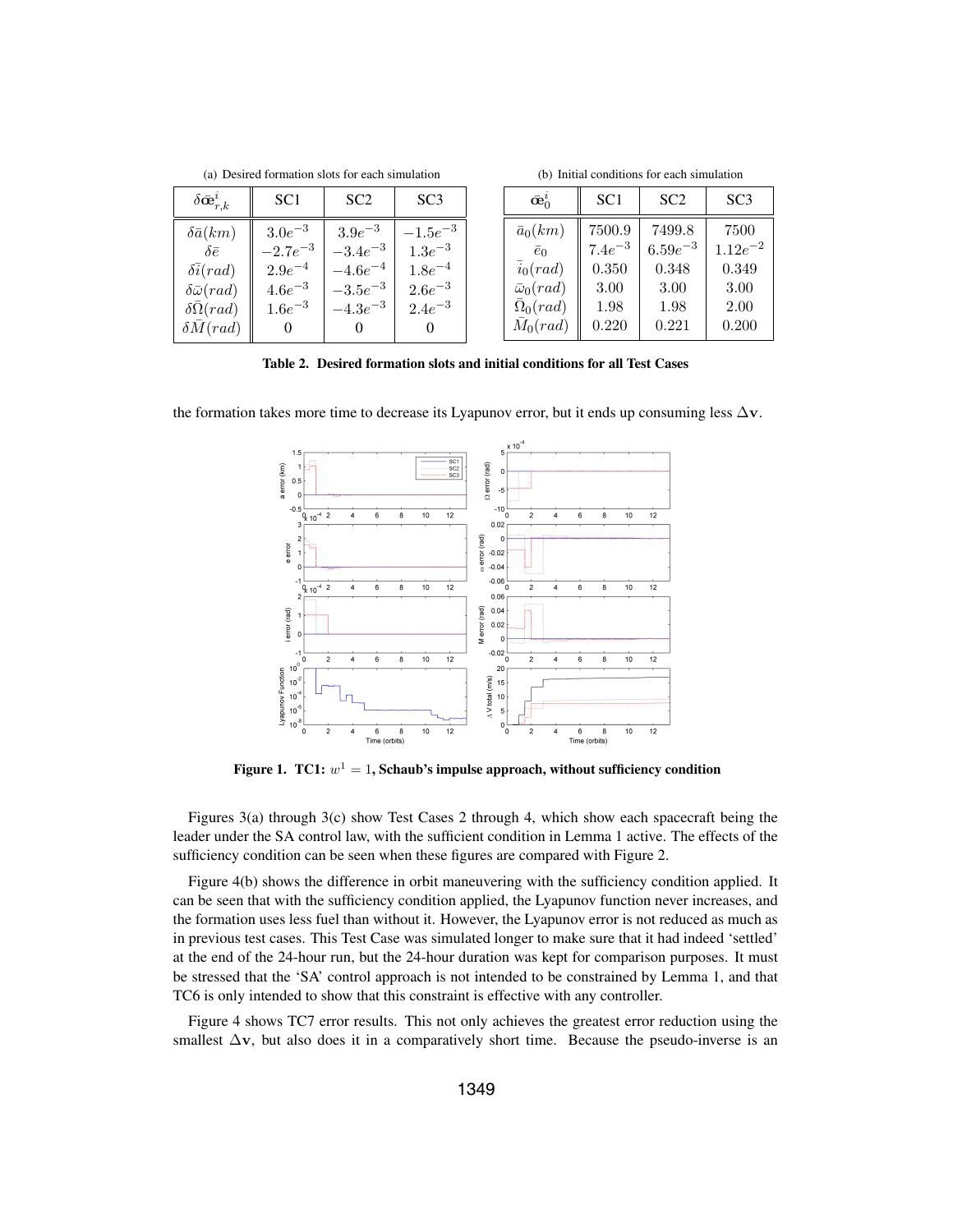

Figure 2. TC1:  $w^1 = 1$ , Schaub's impulse approach, without sufficiency condition

approximation, however, the error will never be fully reduced and tends to remain mostly constant on the order of 10−<sup>5</sup> for each orbital element.

### Feedback Formation Control

This simulation uses Eqn. (35) for all three spacecraft control laws. Before each maneuver is performed, Matlab's fmincon function is used to determine the weighting scheme which minimizes Equation (32).  $\bar{\mathbf{\alpha}}^b$ ,  $\delta \bar{e}$ , and  $\Delta \bar{\mathbf{\alpha}}^{i,*}$  are then recalculated based on the new weights, and the maneuver is performed.

Figures 5(a), 5(b), and 5(c) show the simulations for Test Cases 8, 9, and 10, respectively. These figures show that arbitrarily picking a the leader in a formation can lead to different  $\Delta v$  costs, while leading to similar Lyapunov errors.

When these three figures are compared with Figure 4, it can be surmised that, with no prior knowledge of the future formation states, a Democratic formation is a safe choice. This further reinforces the applicability of Lemma 2. This is an important result, because it means that with no *a-priori* knowledge of the formation state or control laws, picking the formation to be Democratic will more than likely not be the worst-case scenario.

Figure 6 shows the error history of the mean orbit element errors using the minimum  $\Delta v$  cost feedback formation controller. It can be seen that <sup>Δ</sup>**v** cost has been reduced when compared to TC7- TC10. However, the minimum  $\Delta v$  cost feedback controller is not optimal, and it is not expected that it will always produce better results than Democratic or L/F formations. It should be noted that the sufficiency condition in Lemma 1 does not account for changes in weights, and therefore the Lyapunov function may increase as the weights are altered. The formation error Lyapunov function and  $\Delta v_{tot}$  at time  $k_f$  for all Test Cases are summarized in Table 3.

Figure 7 shows the feedback formation control  $\mathbf{w}_k$  of the formation vs. time. The chosen weighting scheme switches between L/F formations with different spacecraft being chosen as the leader.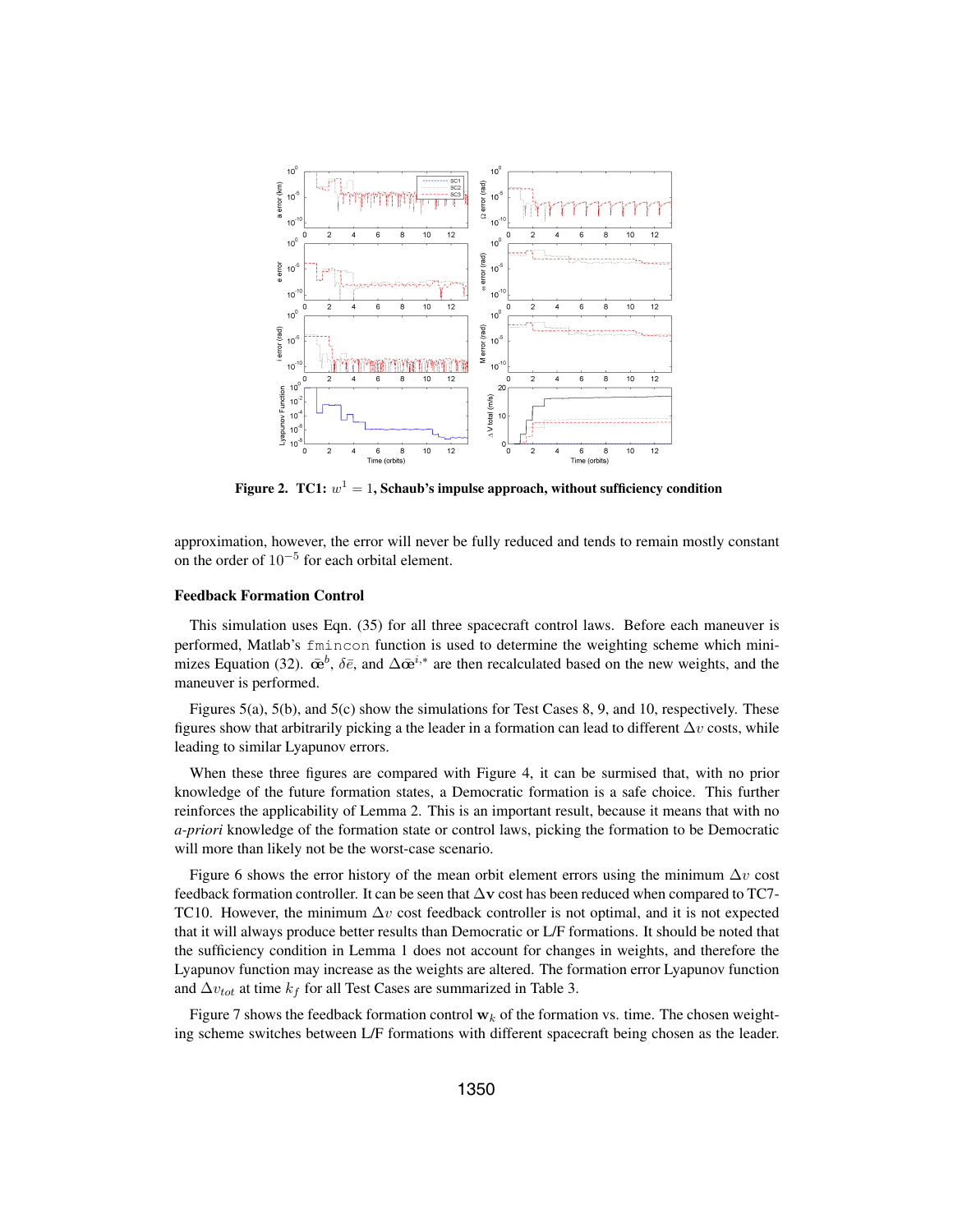



Figure 3. Leader/Follower formations with each spacecraft using SA with active sufficiency condition



(a) TC5: Democratic weights, Schaub's impulse approach, (b) TC6: Democratic weights, Schaub's impulse approach, without sufficiency condition with sufficiency condition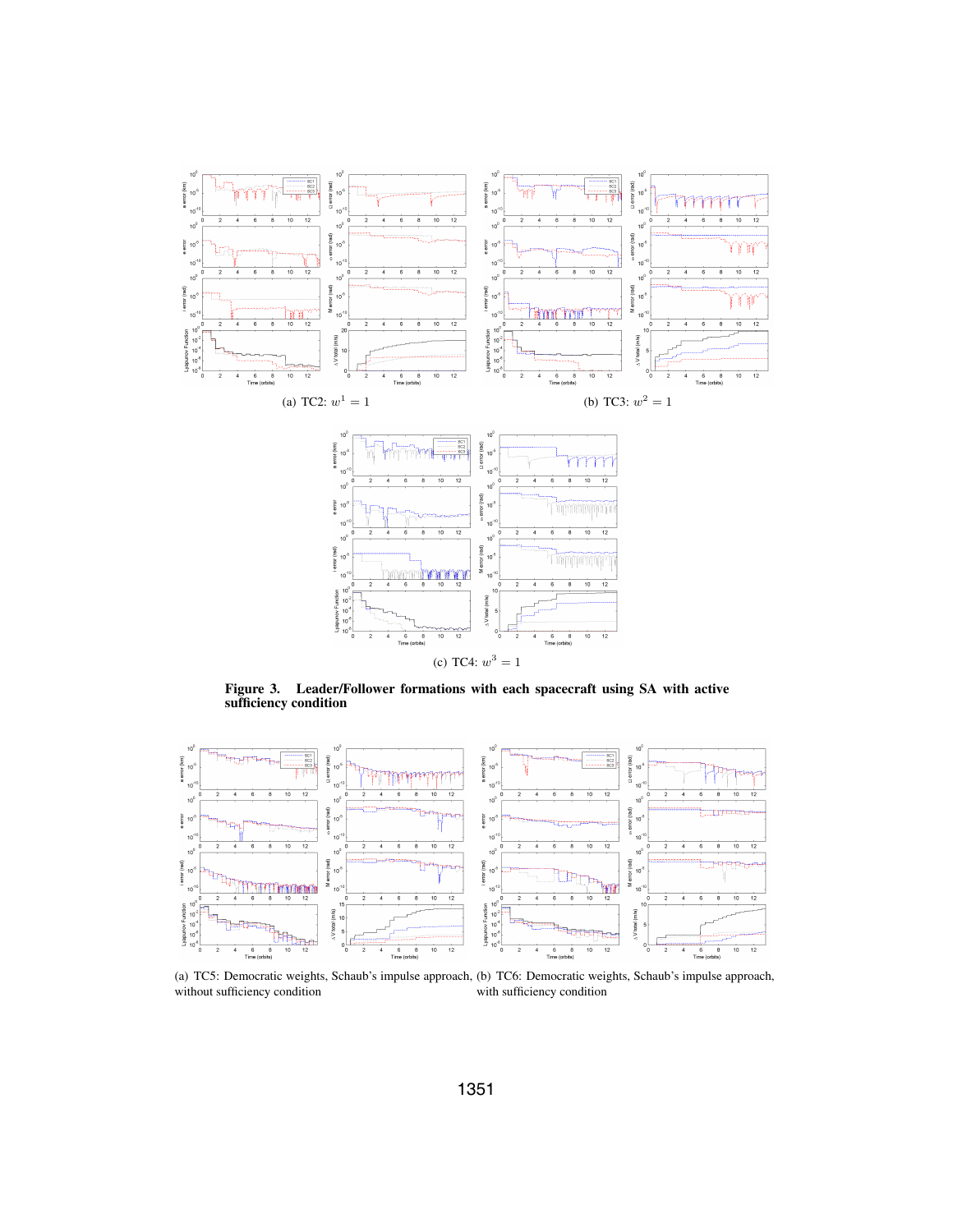

Figure 4. TC7: Democratic weights, <sup>Δ</sup>**v**<sup>∗</sup>, with sufficiency condition

Figures 8(a) and 8(b) shows a Ternary plot of the weighting scheme field early in the simulation, with the value of  $\Delta v_{tot}$  as the z axis. From this figure the topology of the weighting scheme can be studied. It can be seen that there is a clear best choice for the leader, as well as a worst choice, and the third leadership position having a  $\Delta v$  cost somewhere in between. Figures 8(c) and 8(d) shows a Ternary plot at a time later in the simulation when "steady-state" has been achieved. The topology is similar to the early simulation Ternary plot, with one spacecraft being the clear choice for leader. The values of  $P$  are lower than in Figure 8(a), as expected since the total formation error has been reduced by this point. It can be seen that in both plots, the Democratic formation, which is in the center of the plot, is a saddle point. Again, this appears to be a consequence of Lemma 2.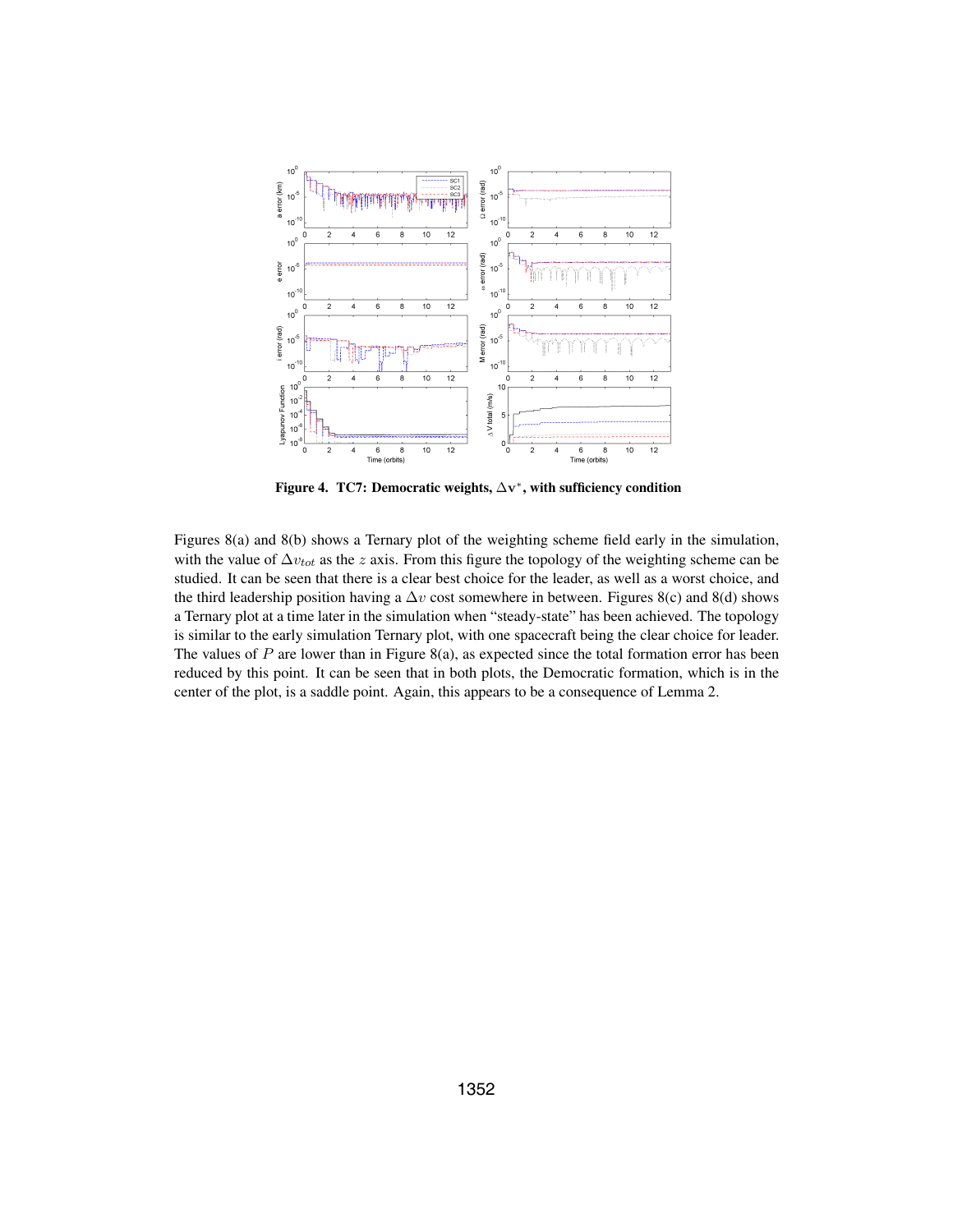

(c) TC10:  $w^3 = 1$ 

Figure 5. Leader/Follower formations with each spacecraft using <sup>Δ</sup>**v**<sup>∗</sup> with active sufficiency condition

| Case              | Title                              | V            | $\Delta v_{tot}(m/s)$ |
|-------------------|------------------------------------|--------------|-----------------------|
| TC <sub>1</sub> . | L/F SA (Schaub-Alfriend)           | $7.52e^{-8}$ | 16.90                 |
| TC <sub>2</sub> . | L/F SAt                            | $6.81e^{-8}$ | 15.04                 |
| TC <sub>3</sub> . | L/F SAt                            | $1.53e^{-5}$ | 9.6947                |
| TC4.              | $L/F$ SA $\dagger$                 | $3.92e^{-8}$ | 9.5029                |
| TC <sub>5</sub> . | D SA                               | $5.49e^{-8}$ | 13.51                 |
| TC <sub>6</sub> . | D SA <sup>+</sup>                  | $2.12e^{-6}$ | 8.92                  |
| TC7.              | $D \Delta v^*$                     | $1.81e^{-7}$ | 6.70                  |
| TC8.              | $L/F \Delta v^+$                   | $2.01e^{-7}$ | 7.75                  |
| TC9.              | $L/F \Delta v^+$                   | $6.65e^{-7}$ | 10.21                 |
| TC10.             | $L/F \Delta v^*$ †                 | $1.91e^{-7}$ | 7.38                  |
| TC11.             | Feedback Controller $\Delta v^*$ † | $2.43e^{-7}$ | 6.99                  |

Table 3. Summary of results at time  $k_f$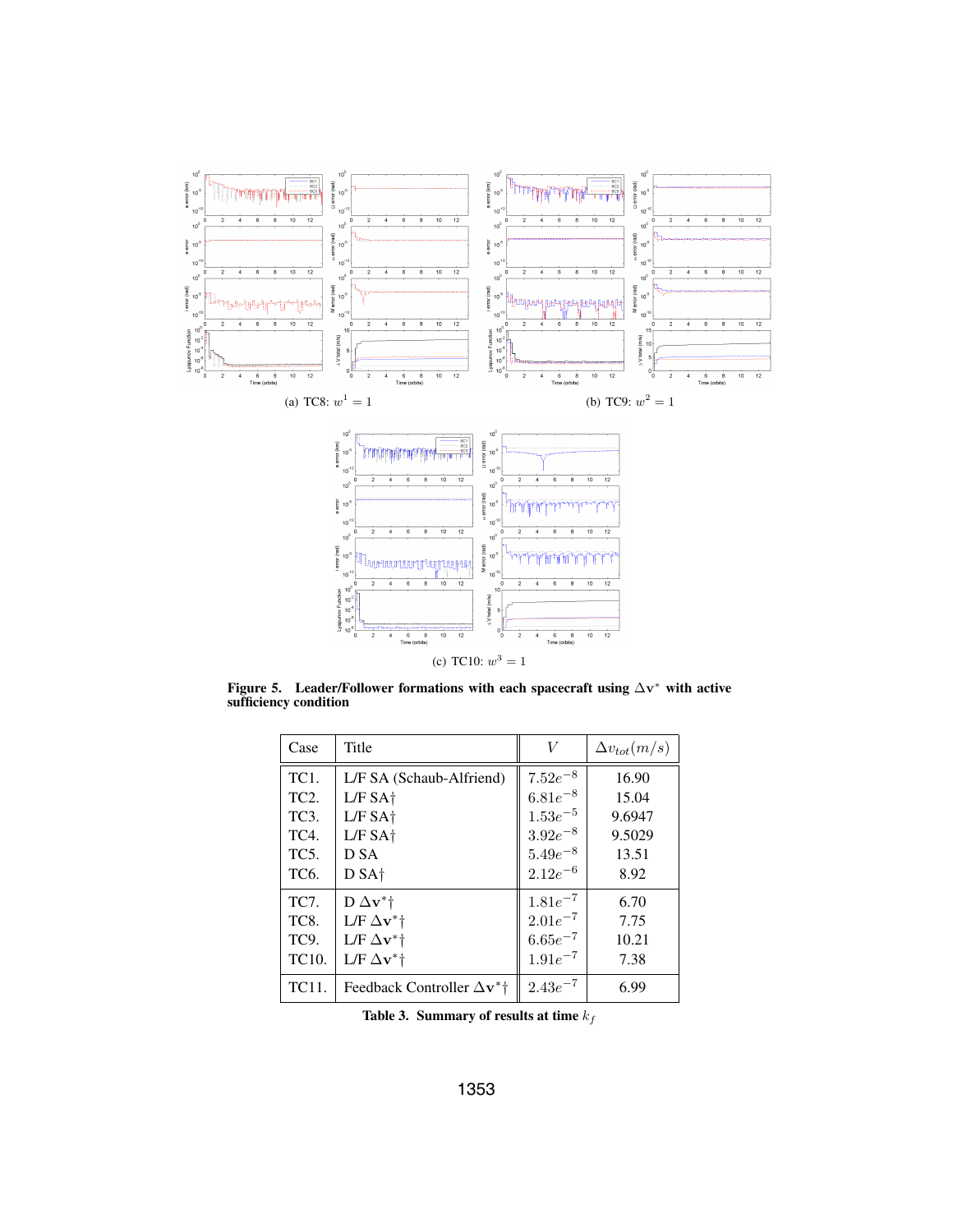

Figure 6. TC11:  $\Delta v^*$  with parametric optimization active



Figure 7. TC11: Weighting scheme vs. time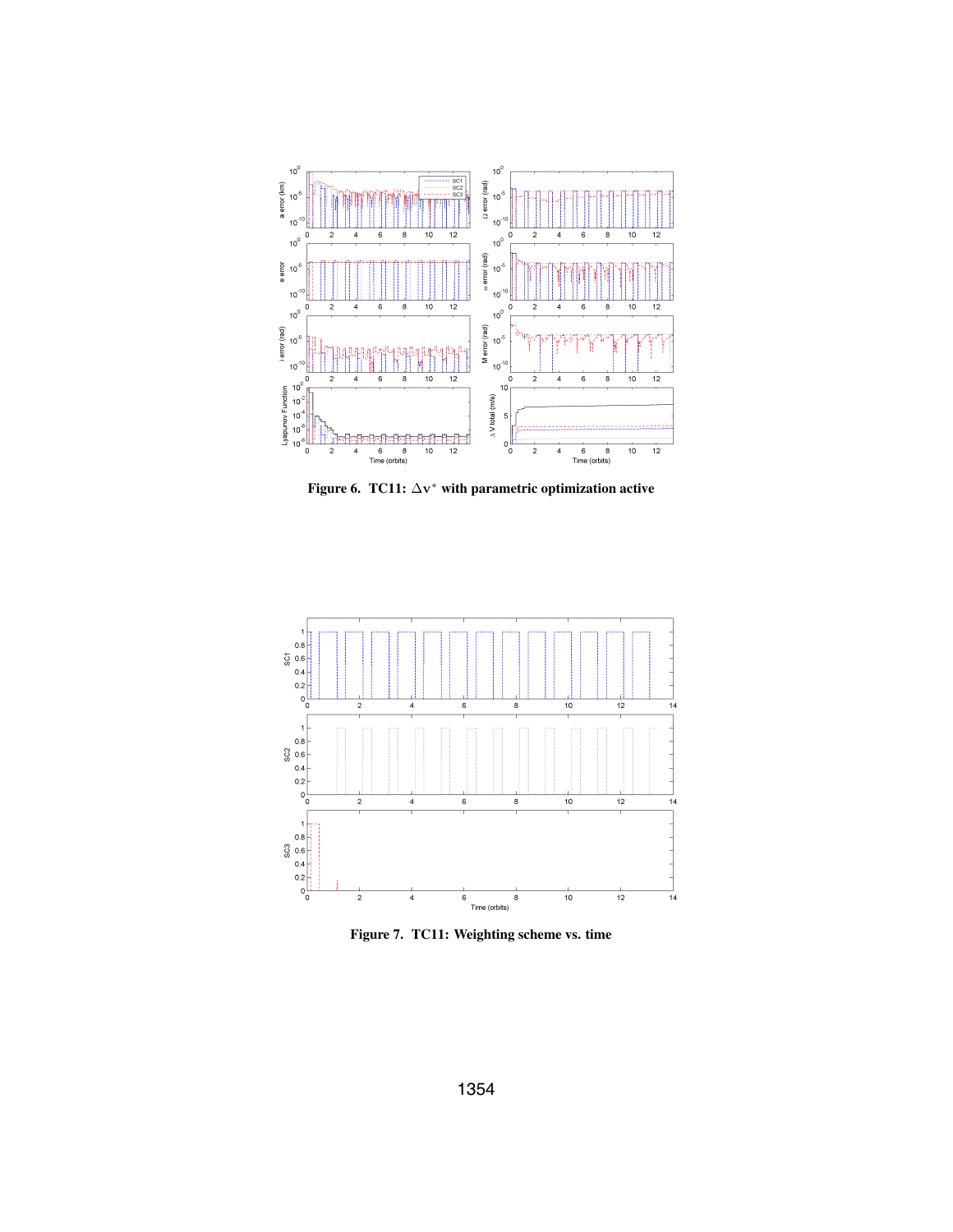



(a) Continuous.  $t_k = 3020s$ , apoapsis maneuver (b) Contour.  $t_k = 3020s$ , apoapsis maneuver





(c) Continuous.  $t_k = 77290s$ , periapsis maneuver (d) Contour.  $t_k = 77290s$ , periapsis maneuver

Figure 8. TC11: Ternary map of  $\Delta v_{tot}$  values with respect to weighting schemes at two different points in the simulation